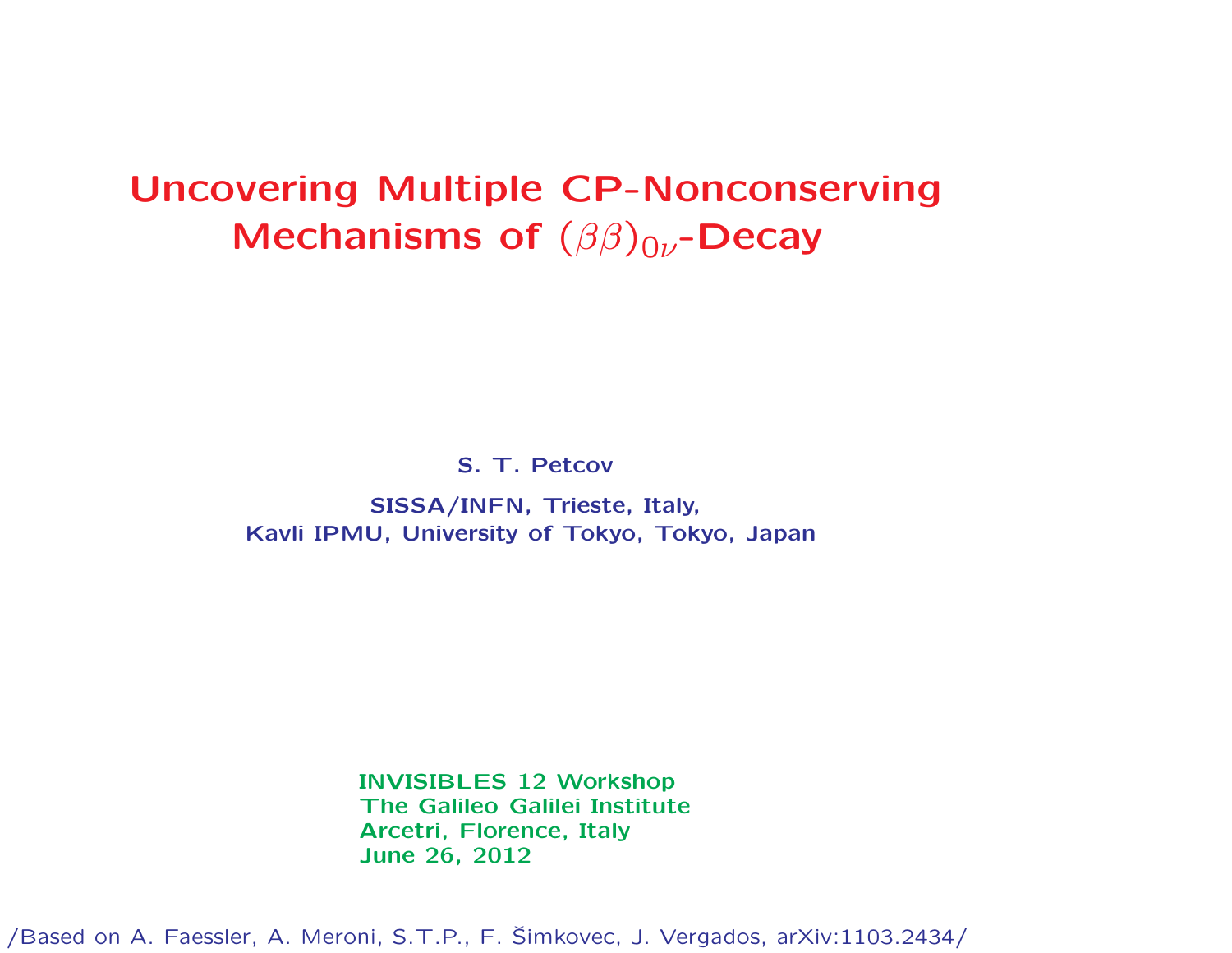If the decay  $(A, Z) \rightarrow (A, Z+2)+e^-+e^ ((\beta\beta)_{0\nu}$ -decay) will be observed, the question will inevitably arise:

Which mechanism is triggering the decay?

How many mechanisms are involved?

"Standard Mechanism": light Majorana  $\nu$  exchange.

Fundamental parameter - the effective Majorana mass:

$$
<\!m\!> = \Sigma^{light}_j \left(U_{ej}\right)^2 m_j \; , \; \text{all}\; m_j \geq 0 \; ,
$$

U - the Pontecorvo, Maki, Nakagawa, Sakata (PMNS) neutrino mixing matrix,  $m_j$  - the light Majorana neutrino masses,  $m_j \lesssim 1$  eV.

U - CP violating, in general:  $(U_{ej})^2 = |U_{ei}|^2 e^{i\alpha_{j1}}$ ,  $j =$ 2, 3,  $\alpha_{21}, \alpha_{31}$  - Majorana CPV phases.

S.M. Bilenky, J. Hosek, S.T.P.,1980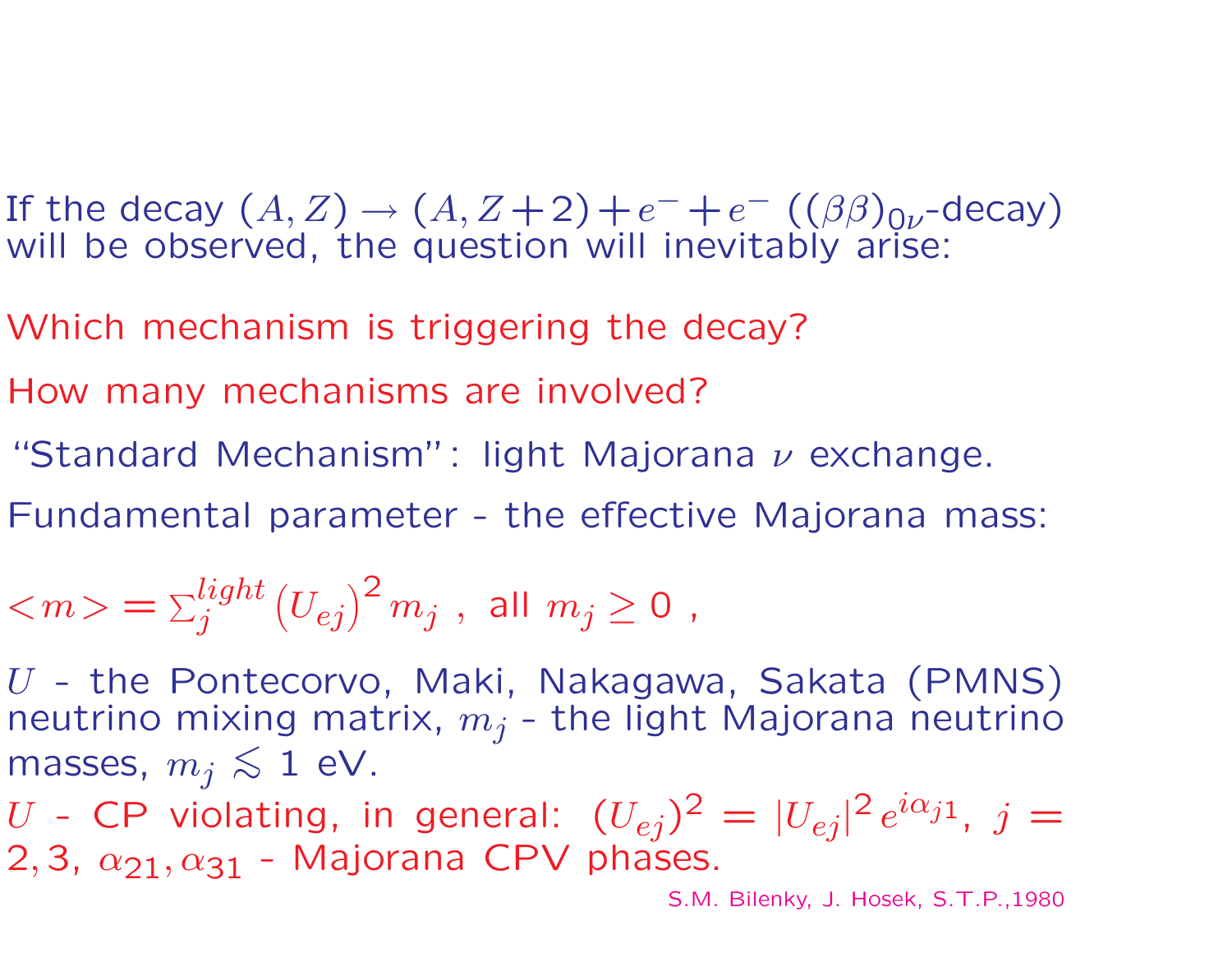

strong in-medium modification of the basic process  $dd \rightarrow uue^-e^-(\bar{v}_e\bar{v}_e)$ 



 $\overline{a}$  virtual excitation<br>of states of all multipolarities in  $(A,Z+1)$  nucleus

 $(A,Z+2)$ 

V. Rodin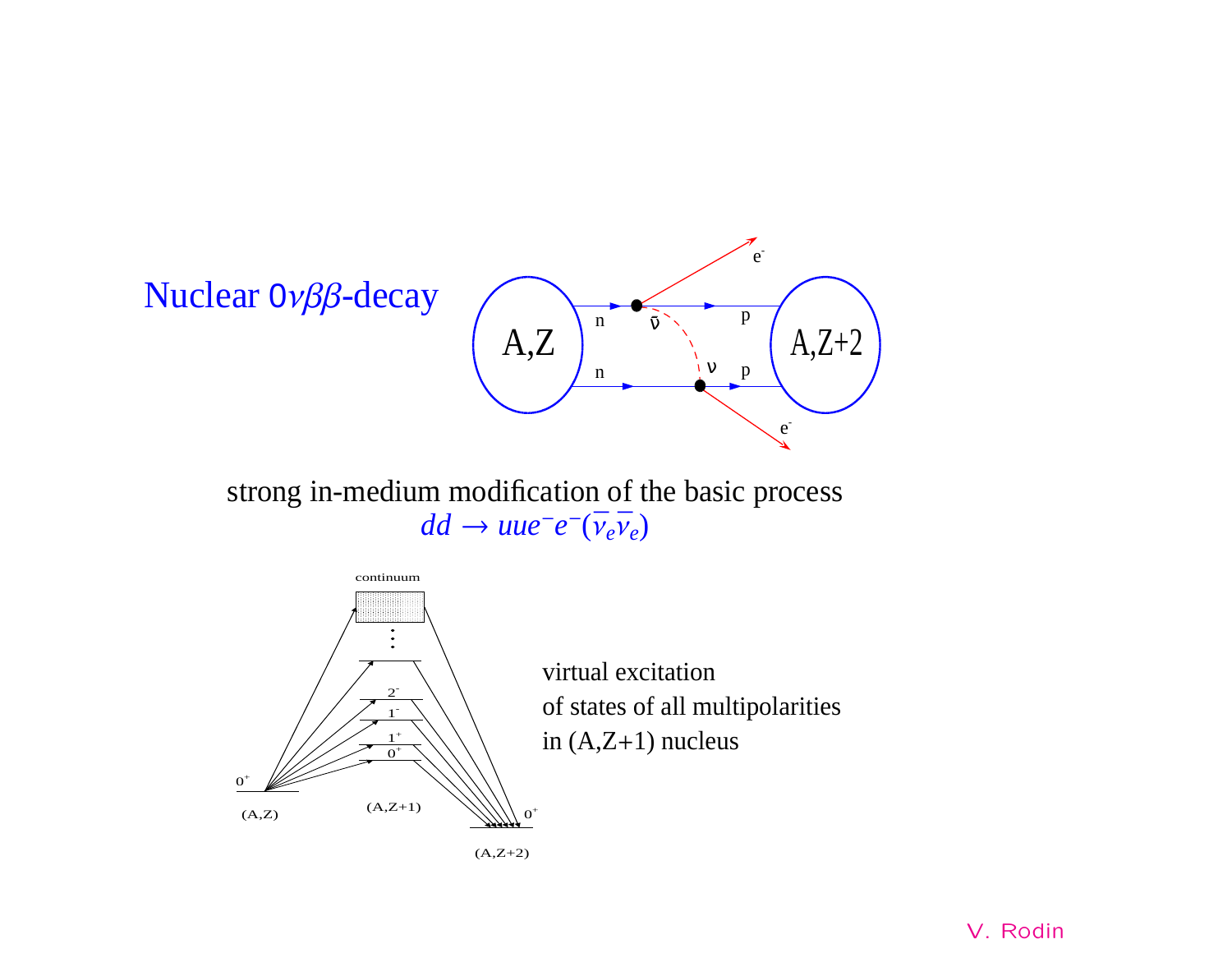

S. Pascoli, S.T.P., 2007 (updated by S. Pascoli in 2012)

 $\sin^2\theta_{13}=0.0236\pm0.0042,\;\;\delta=0;\;\;\;\alpha_{21},\alpha_{31}$  - varied in the interval  $[0,\pi];$  $\Delta m_{21}^2 = 7.58 \times 10^{-5} \text{ eV}^2$ ,  $1\sigma(\Delta m_{21}^2) = 3.5\%$ ; sin $^2\theta_{21} =$  0.306, 1 $\sigma(\sin^2\theta_{21}) =$  6%;  $|\Delta m_{3}^{2}|$  $\frac{2}{31}| = 2.35 \times 10^{-3} \text{ eV}^2$ ,  $1\sigma(|\Delta m_3^2)$  $_{31}^{2}$ |) = 5%.

G.L. Fogli et al., Phys. Rev. D84 (2011) 053007

 $2\sigma(|<\!m\!>|\,)$  used.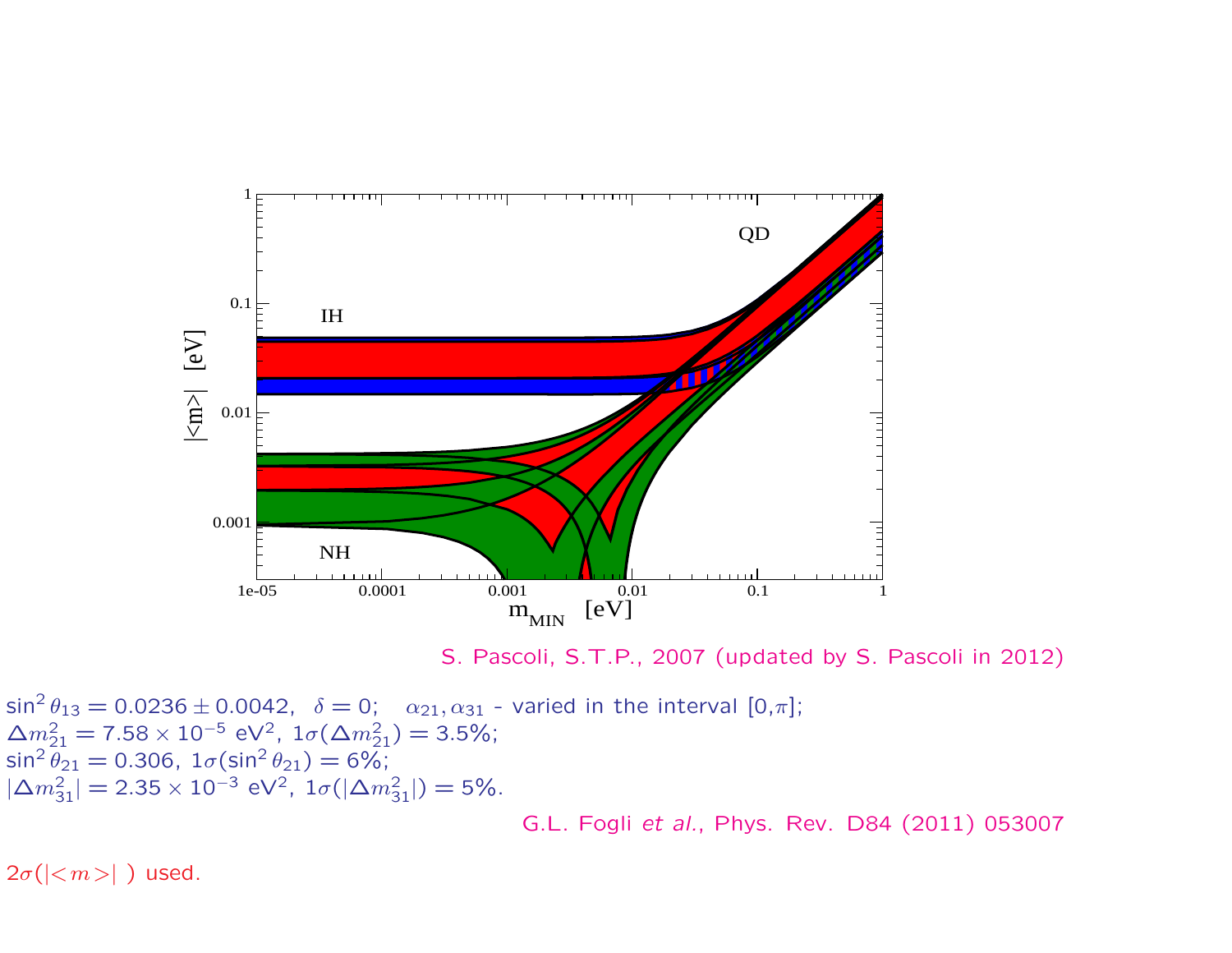#### A number of different mechanisms possible. For a given mechanism  $\kappa$  we have in the case of  $(A, Z) \rightarrow (A, Z + 2) + e$  $- + e^{-}$

$$
\frac{1}{T_{1/2}^{0\nu}} = |\eta_{\kappa}^{LNV}|^2 G^{0\nu}(E_0, Z)|M_{\kappa}^{0\nu}|^2,
$$

 $\eta^{LNV}_{\kappa}$  - the fundamental LNV parameter characterising the mechanism  $\kappa$ ,

 $G^{\mathsf{O}\nu}(E_{\mathsf{O}},Z)$  - phase-space factor (includes  $g$  $_{A}^{4}=(1.25)^{4}$ , as well as  $R^{-2}(A)$ ,  $R(A)=r_0 A^{1/3}$  with  $r_0=1.1\,\,fm)$ ,

 ${M'}_{\kappa}^{\rm O\nu} = (g_A/1.25)^2 M_{\kappa}^{\rm O\nu}$  - NME (includes  $R(A)$  as a factor).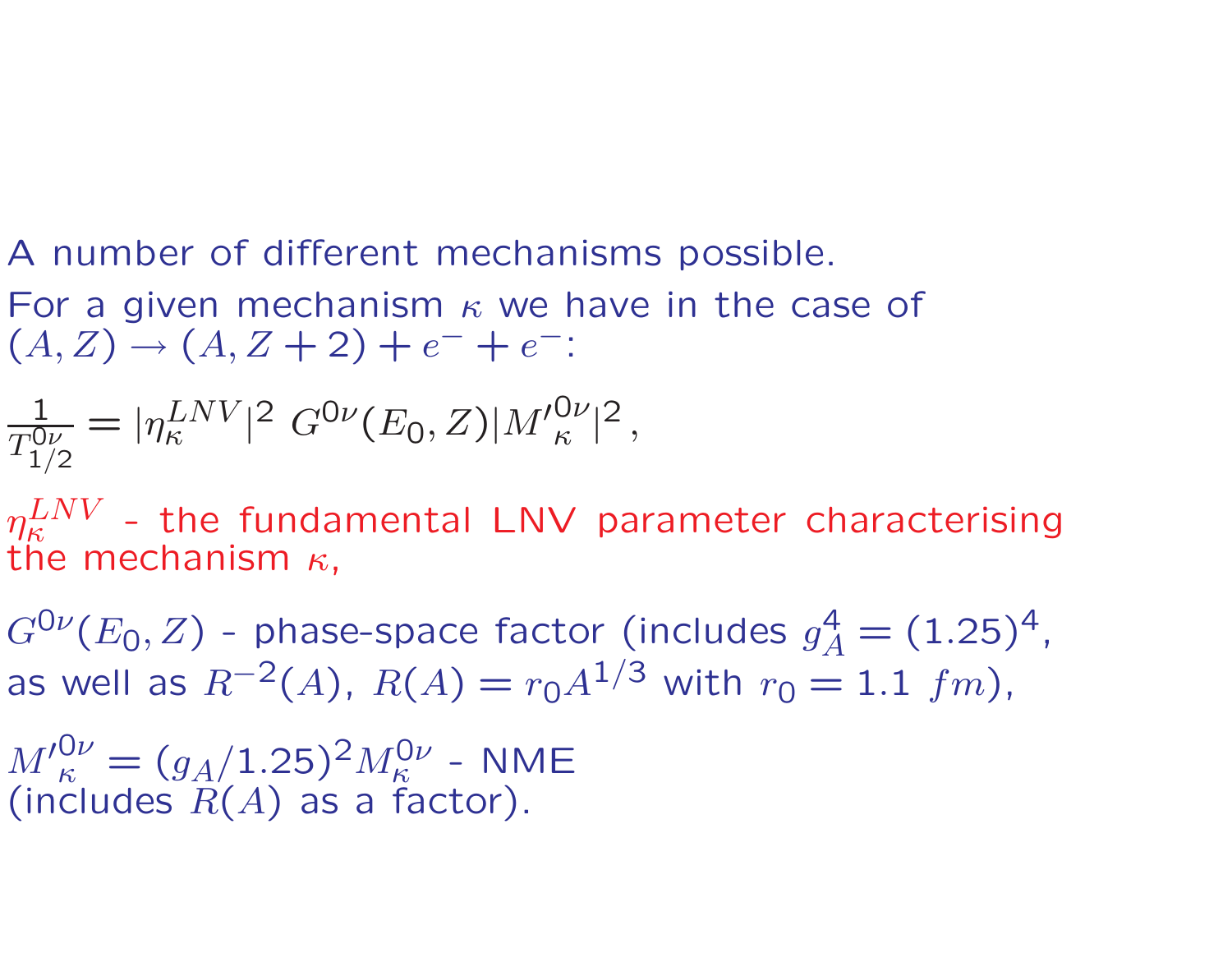Different Mechanisms of  $(\beta\beta)_{0\nu}$ -Decay



Light Majorana Neutrino Exchange

$$
\eta_{\nu} = \frac{}{m_e}.
$$

Heavy Majorana Neutrino Exchange Mechanisms (V-A) Weak Interaction, LH  $N_k$ ,  $M_k \gtrsim 10$  GeV:  $\eta$ L N  $= \sum_{k}^{heavy} U_{el}^2$ ek  $m_{\bar{p}}$  $M_{\bm{k}}$ ,  $m_p$  - proton mass,  $U_{ek}$  - CPV.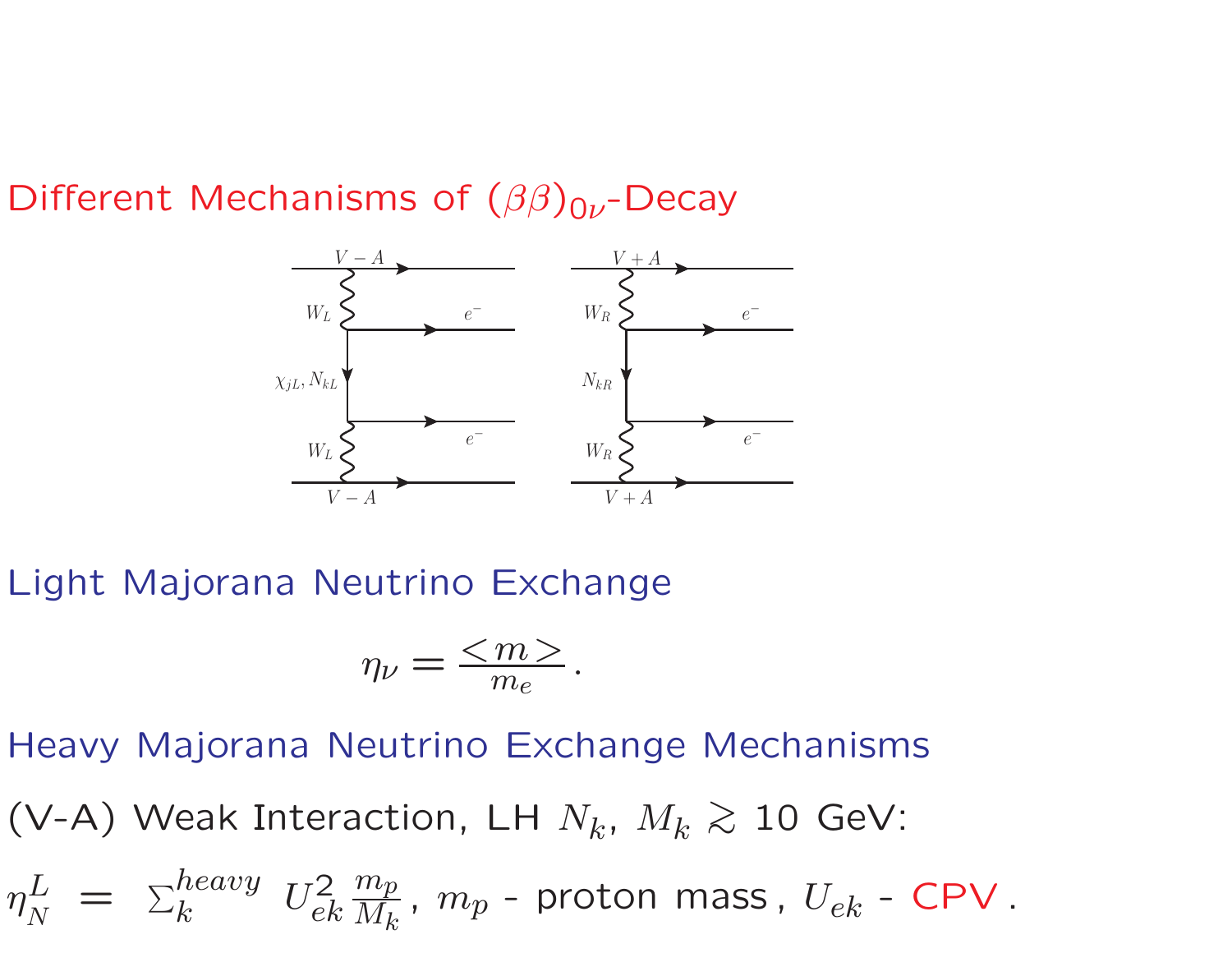(V+A) Weak Interaction, RH  $N_k$ ,  $M_k \gtrsim 10$  GeV:

$$
\eta_N^R \; = \; \left( \frac{M_W}{M_{WR}} \right)^4 \; \Sigma_k^{heavy} \; V_{ek}^2 \frac{m_p}{M_k}; \; V_{ek} : \; N_k - e^- \; \text{in the CC} \, .
$$

 $M_W \stackrel{\sim}{=} 80$  GeV;  $M_{WR} \gtrsim 2.5$  TeV;  $V_{ek}$  - CPV, in general.

# A comment.

- (V-A) CC Weak Interaction:
- $\bar{e}(1+\gamma_5)e^c\equiv 2\bar{e_L}\,(e^c)_R$  ,  $\,e^c=C(\bar{e})^T$ ,

 $C$  - the charge conjugation matrix.

- (V+A) CC Weak Interaction:
- $\bar{e}(1-\gamma_5)e^c \equiv 2\bar{e_R}\,(e^c)_L$  .

The interference term:  $\propto m_e$ , suppressed.

A. Halprin, S.T.P., S.P. Rosen, 1983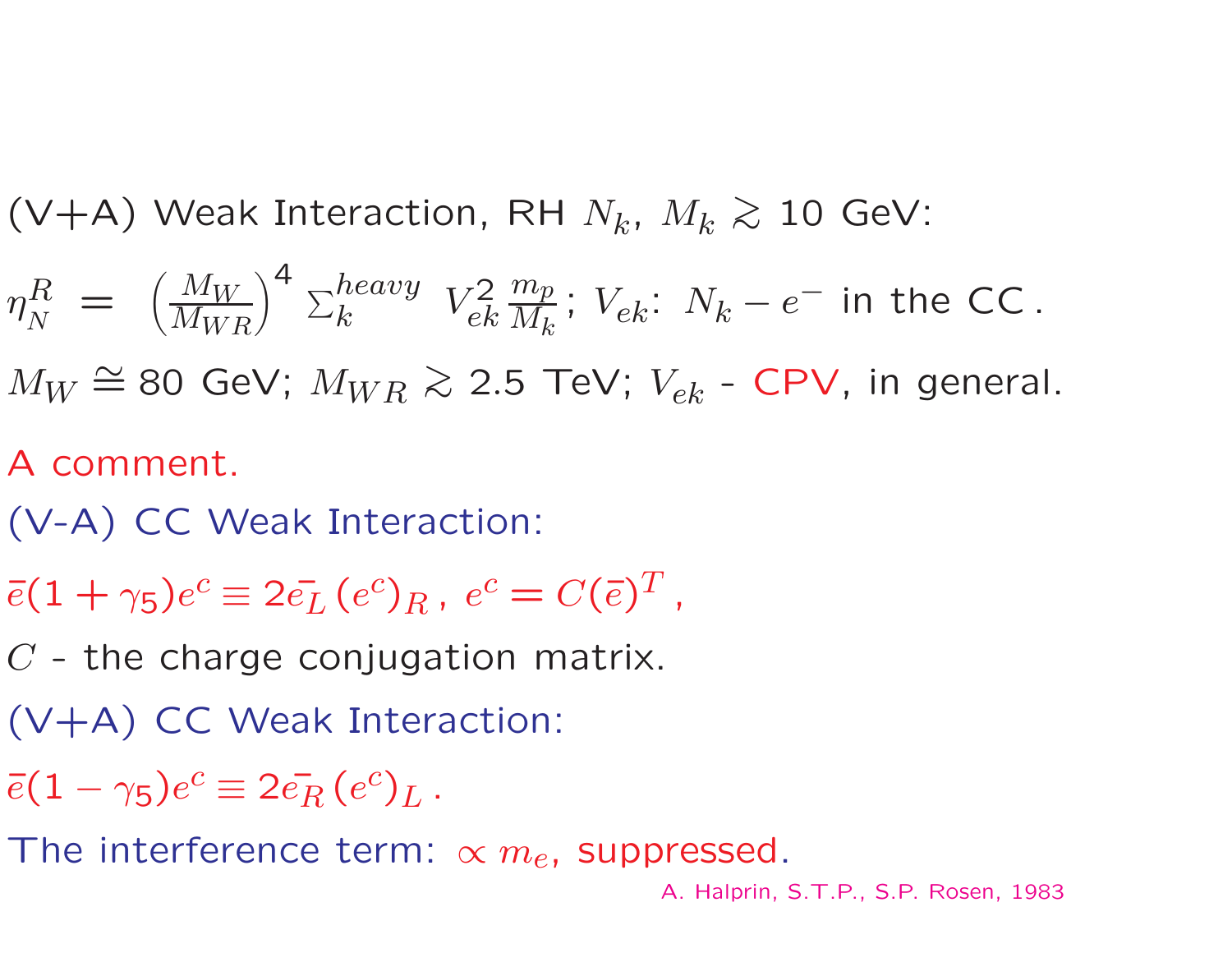# SUSY Models with R-Parity Non-conservation



$$
\mathcal{L}_{R_p} = \lambda'_{111} \left[ (\bar{u}_L \, \bar{d}_L) \left( \begin{array}{c} e_R^c \\ -\nu_{eR}^c \end{array} \right) \tilde{d}_R + (\bar{e}_L \, \bar{\nu}_{eL}) d_R \left( \begin{array}{c} \tilde{u}_L^* \\ -\tilde{d}_L^* \end{array} \right) + (\bar{u}_L \, \bar{d}_L) d_R \left( \begin{array}{c} \tilde{e}_L^* \\ -\tilde{\nu}_{eL}^* \end{array} \right) \right] + h.c.
$$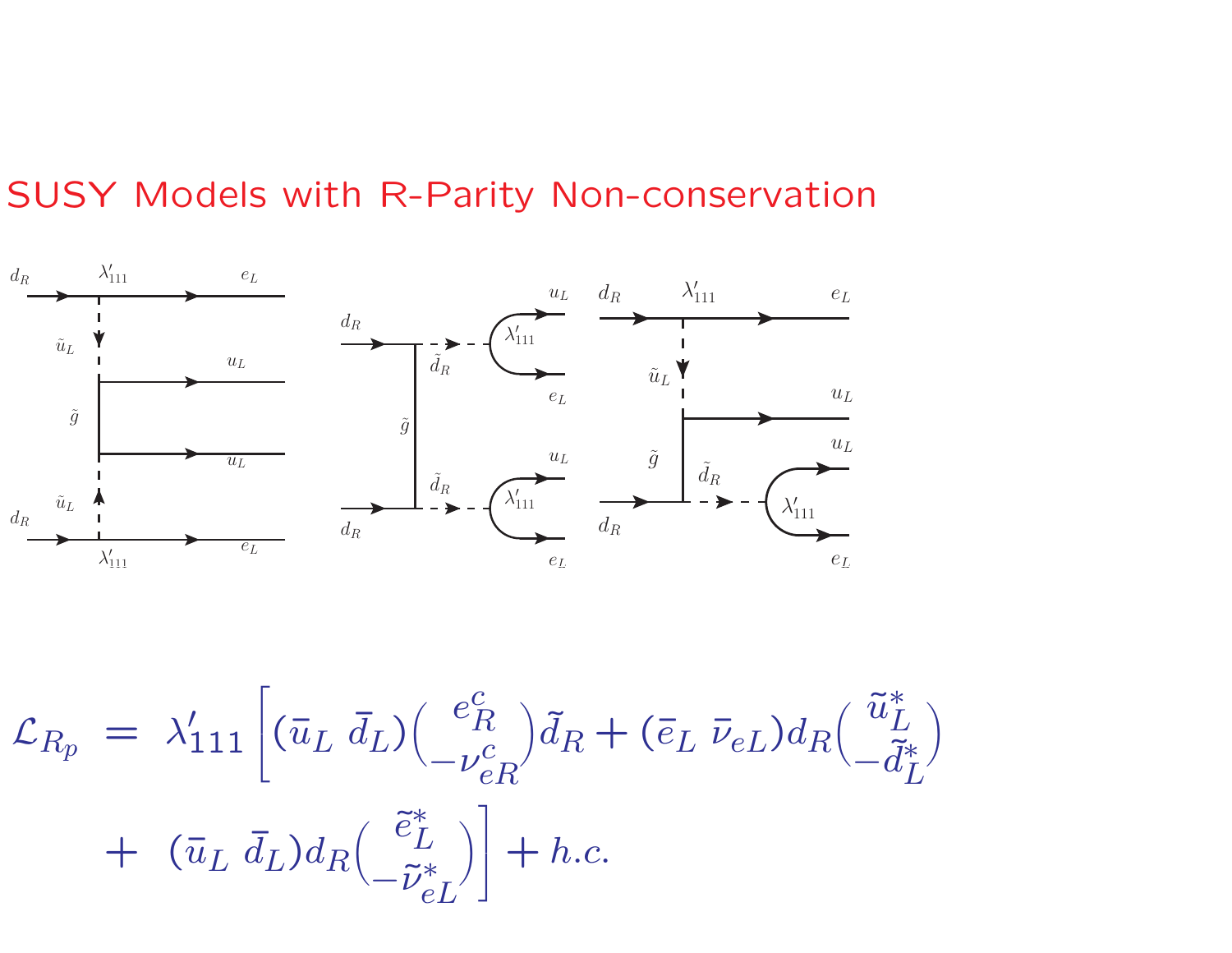### The Gluino Exchange Dominance Mechanism

$$
\eta_{\lambda^\prime} = \tfrac{\pi \alpha_s}{6} \tfrac{\lambda^\prime_{111}}{G_F^2 m_{\tilde{d}_R}^4 m_{\tilde{g}}} \left[1 + \left(\tfrac{m_{\tilde{d}_R}}{m_{\tilde{u}_L}}\right)^2\right]^2 \,,
$$

 $G_F$  - the Fermi constant,  $\alpha_s = g_3^2$  $\frac{2}{3}/(4\pi)$ ,  $g_3$  - the SU(3)<sub>c</sub> gauge coupling constant,  $m_{\tilde{u}_L}$ ,  $m_{\tilde{d}_R}$  and  $m_{\tilde{q}}$  - the masses of the LH u-squark, RH d-squark and gluino.

#### The Squark-Neutrino Mechanism

$$
\eta_{\tilde{q}} = \sum_{k} \frac{\lambda'_{11k} \lambda'_{1k1}}{2\sqrt{2}G_F} \sin 2\theta_{(k)}^d \left( \frac{1}{m_{\tilde{d}_1(k)}^2} - \frac{1}{m_{\tilde{d}_2(k)}^2} \right),
$$

 $d_{(k)}=d,s,b; \; \theta^d{:\;} \; \tilde{d}_{kL}-\tilde{d}_{kR}$  - mixing (3 light Majorana neutrinos assumed).

The  $2e^-$  current in both mechanisms:  $\bar{e}(1+\gamma_5)e^c \equiv 2 \bar{e_L}\, (e^c)_R$  , as in the "standard" mechanism.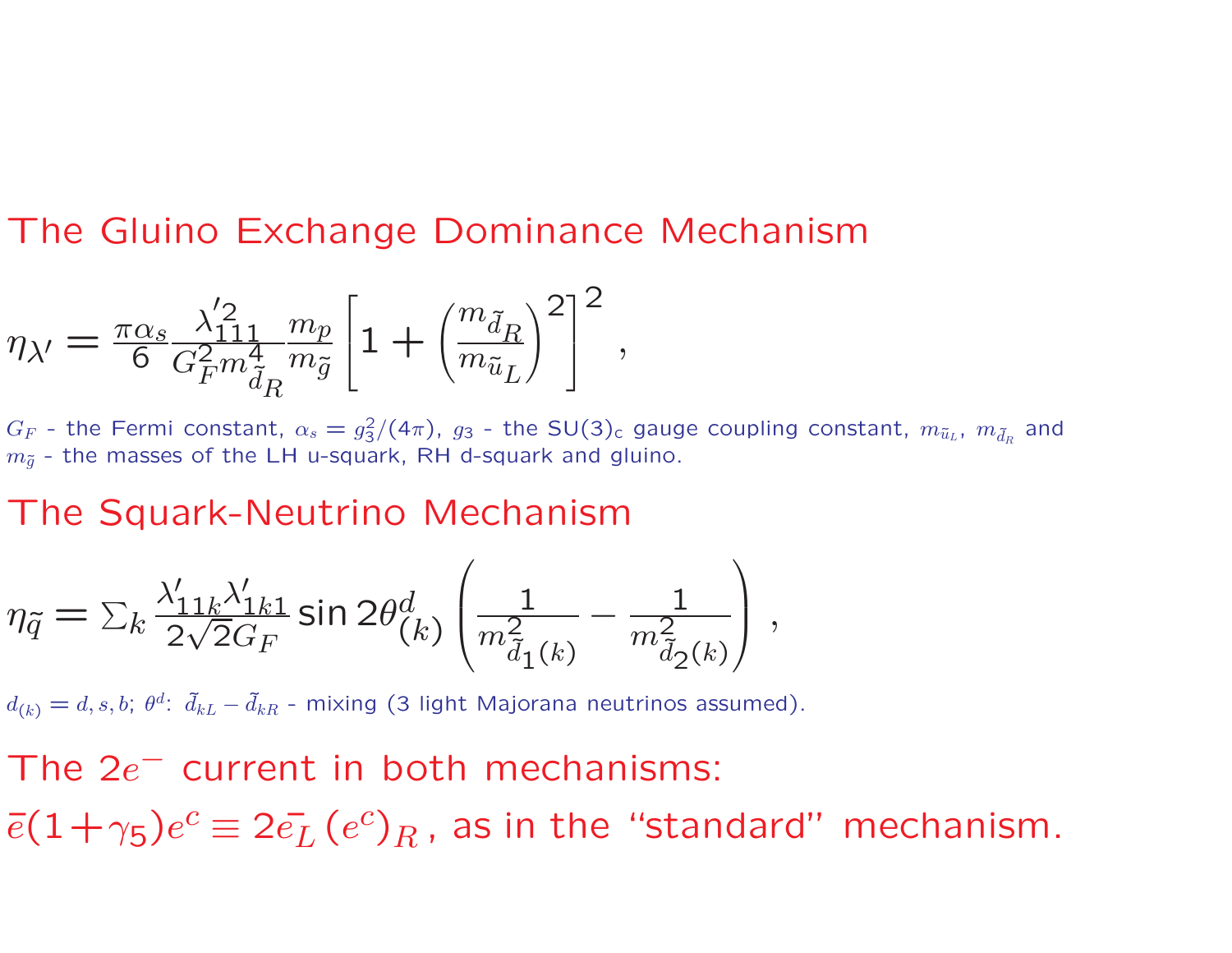#### Example:  $(\beta\beta)_{0\nu}$ -Decay and TeV Scale See-Saw Mechanism

Type I see-saw mechanism, heavy Majorana neutrinos  $N_i$  at the TeV scale:

$$
m_{\nu} \simeq -M_D \hat{M}_N^{-1} M_D^T, \ \hat{M} = \text{diag}(M_1, M_2, M_3), \ \ M_j \sim (100 - 1000) \text{ GeV}.
$$
  

$$
\mathcal{L}_{CC}^N = -\frac{g}{2\sqrt{2}} \bar{\ell} \gamma_\alpha (RV)_{\ell k} (1 - \gamma_5) N_k W^\alpha + \text{h.c.},
$$
  

$$
\mathcal{L}_{NC}^N = -\frac{g}{2c_w} \overline{\nu_{\ell L}} \gamma_\alpha (RV)_{\ell k} N_{kL} Z^\alpha + \text{h.c.}
$$

The exchange of virtual  $N_i$  gives a contribution to  $|<sub>m</sub>>|$ :

$$
|\langle m \rangle| \cong \left| \sum_{i} (U_{PMNS})_{ei}^{2} m_{i} - \sum_{k} f(A, M_{k}) (RV)_{ek}^{2} \frac{(0.9 \text{ GeV})^{2}}{M_{k}} \right|,
$$
  

$$
f(A, M_{k}) \cong f(A).
$$

For, e.g., <sup>48</sup>Ca, <sup>76</sup>Ge, <sup>82</sup>Se, <sup>130</sup>Te and <sup>136</sup>Xe, the function  $f(A)$  takes the values  $f(A) \cong 0.033$ , 0.079, 0.073, 0.085 and 0.068, respectively.

• All low-energy constraints can be satisfied in <sup>a</sup> scheme with two heavy Majorana neutrinos  $N_{1,2}$ , which form a pseudo-Dirac pair:  $M_2 = M_1(1+z)$ ,  $0 < z \ll 1$ .

- Only NH and IH  $\nu$  mass spectra possible.
- The Predictions for  $|\langle m \rangle|$  can be modified considerably.

A. Ibarra, E. Molinaro, S.T.P., 2010 and 2011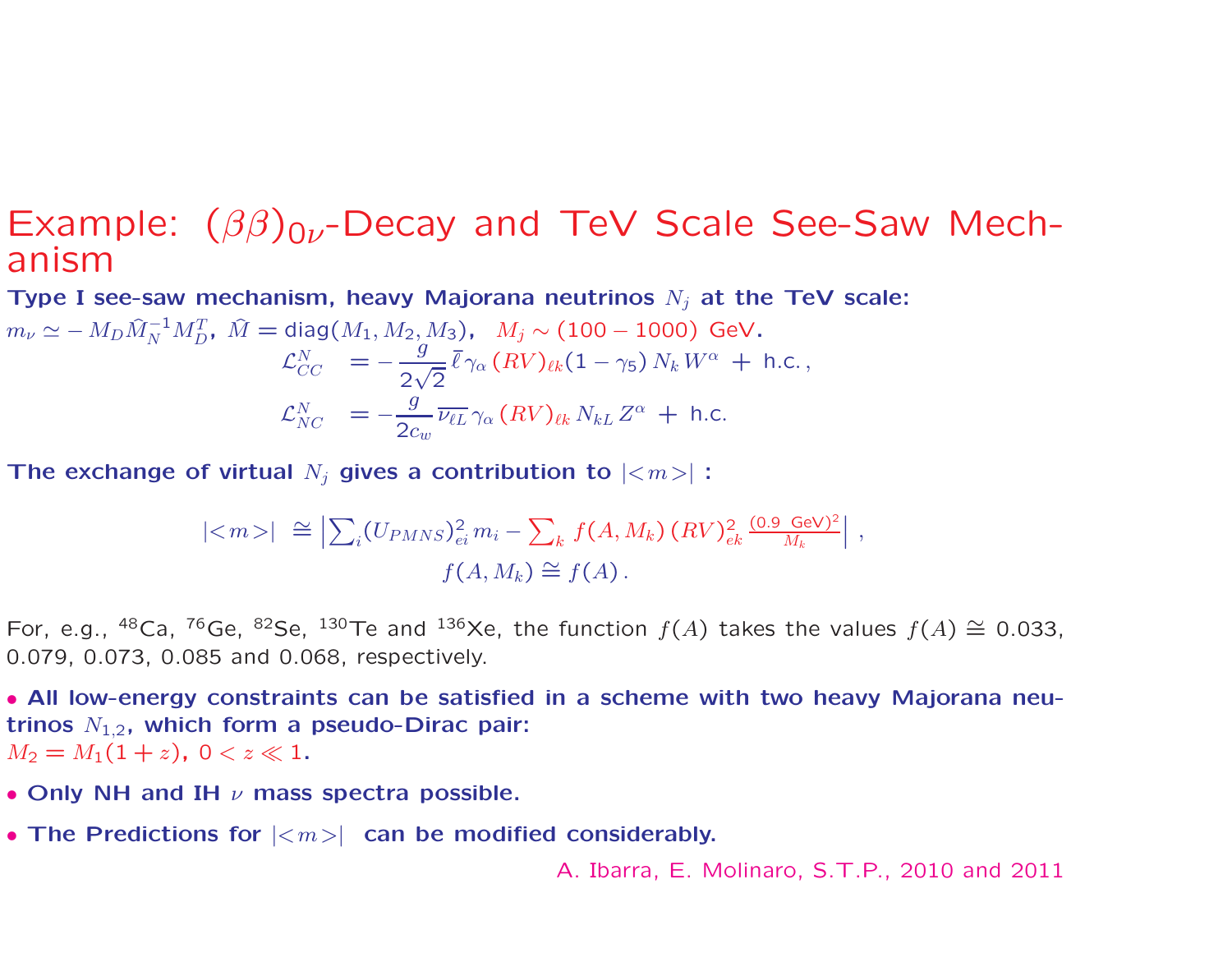

 $|\langle m\rangle|$  vs  $|(RV)_{e1}|$  for <sup>76</sup>Ge in the cases of NH (left panel) and IH (right panel) light neutrino mass spectrum, for  $M_1 = 100$  GeV and i)  $y = 0.001$  (blue), ii)  $y = 0.01$  (green). The gray markers correspond to  $|\langle m \rangle^{\text{std}}| = |\sum_i (U_{PMNS})_{ei}^2 m_i|.$ 

A. Ibarra, E. Molinaro, S.T.P., 2010 and 2011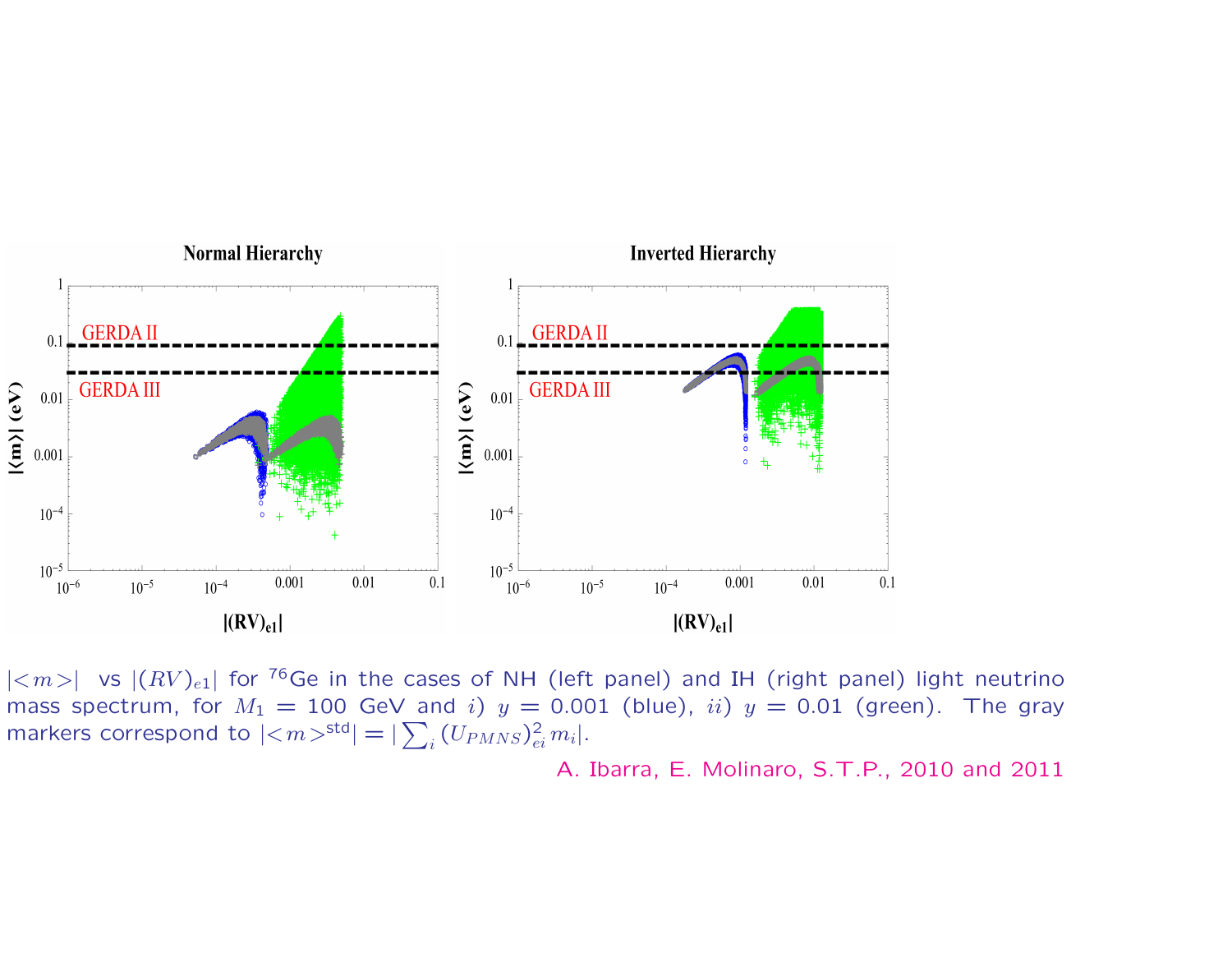Illustrative examples:

 $T_{1/2}^{0\nu}({}^{76}Ge)$ ,  $T_{1/2}^{0\nu}({}^{100}Mo)$ ,  $T_{1/2}^{0\nu}({}^{130}Te)$  used as input,  $T_{1/2}^{0\nu}({}^{76}Ge) \geq 1.9 \times 10^{25}y$ ,  $T_{1/2}^{0\nu}({}^{76}Ge) = 2.23^{+0.44}_{-0.31} \times 10^{25}y$ (lower limit: Heidelberg-Moscow collab., 2001; value - Klapdor-Kleingrothaus et al., 2004.)  $5.8 \times 10^{23} y \le T_{1/2}^{0\nu}({}^{100}Mo) \le 5.8 \times 10^{24} y$  (lower limit - NEMO3)  $3.0 \times 10^{24} y \le T_{1/2}^{0\nu}({}^{130}Te) \le 3.0 \times 10^{25} y$  (lower limit-CUORICINO) Constraints from  $3H$   $\beta$ -decay data Light  $\nu$  exchange  $+$  "nonstandard" mechanisms Moscow, Mainz:  $m(\bar{\nu}_e) < 2.3 \text{ eV}; ~ |\eta_{\nu}|^2 \times 10^{10} < 0.21$ . KATRIN:  $m(\bar{\nu}_e)$  < 0.2 eV;  $|\eta_{\nu}|^2 \times 10^{10}$  < 1.6  $\times$  10<sup>-3</sup>.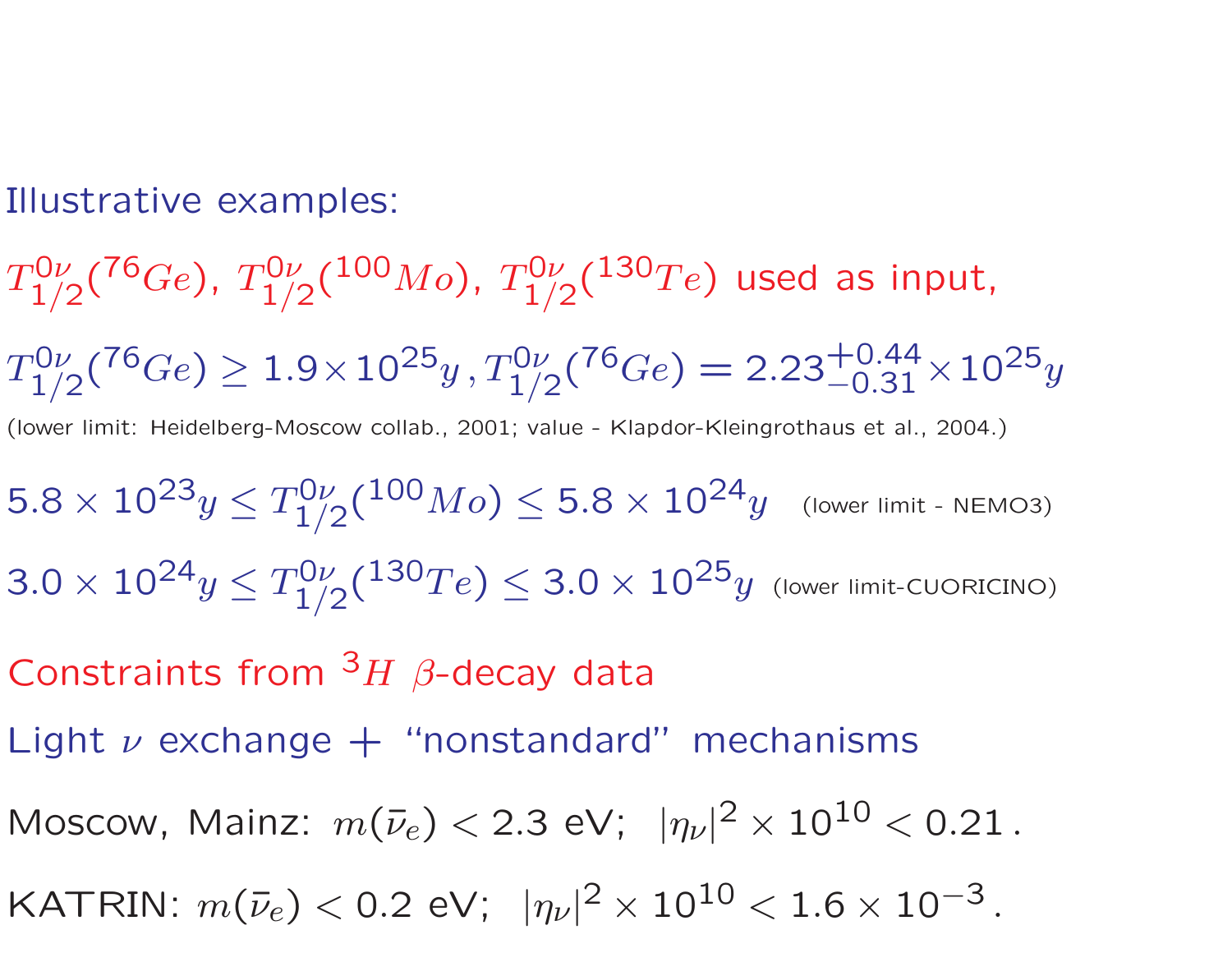# Calculation of the NMEs for  $^{76}Ge$ ,  $^{82}Se$ ,  $^{100}Mo$ ,  $^{130}Te$

The NME: obtained within the Self-consistent Renormalized Quasiparticle Random Phase Approximation (SRQRPA) (takes into account the Pauli exclusion principle and conserves the mean particle number in correlated ground state).

Two choices of single-particle basis used:

i) the intermediate size model space has 12 levels (oscillator shells  $N=2-4$ ) for  $^{76}Ge$  and <sup>82</sup>Se, 16 levels (oscillator shells N=2-4 plus the f+h orbits from N=5) for  $^{100}Mo$  and 18 levels (oscillator shells  $N=3,4$  plus f+h+p orbits from N=5) for  $^{130}Te$ ;

ii) the large size single particle space contains 21 levels (oscillator shells  $N=0-5$ ) for  $^{76}Ge$ , <sup>82</sup>Se and <sup>100</sup>M<sub>o</sub>, and 23 levels for <sup>130</sup>Te (N=1-5 and *i* orbits from N=6).

The single particle energies: obtained by using <sup>a</sup> Coulomb–corrected Woods–Saxon potential. Two-body G-matrix elements we derived from the Argonne and the Charge Dependent Bonn (CD-Bonn) one-boson exchange potential within the Brueckner theory. The calculations: for  $g_{ph}=1.0$ . The particle-particle strength parameter  $g_{pp}$  of the SRQRPA is fixed by the data on the two-neutrino double beta decays.

#### Table

The phase-space factor  $G^{0\nu}(E_0,Z)$  and the nuclear matrix elements  ${M'}_\nu^{0\nu}$  (light Majorana neutrino exchange mechanism),  $M^{\prime 0\nu}_{\ N}$  (heavy Majorana neutrino exchange mechanism),  ${M'}_{\lambda'}^{0\nu}$  (mechanism of gluino exchange dominance in SUSY with trilinear R-parity breaking term) and  ${M'}^{\rm 0\nu}_{\tilde{q}}$  (squark-neutrino mechanism) for the  $(\beta\beta)_{0\nu}$ -decays of  $^{76}Ge$ ,  $100Se$ ,  $100Mo$  and  $130Te$ . The nuclear matrix elements were obtained within the Selfconsistent Renormalized Quasiparticle Random Phase Approximation (SRQRPA).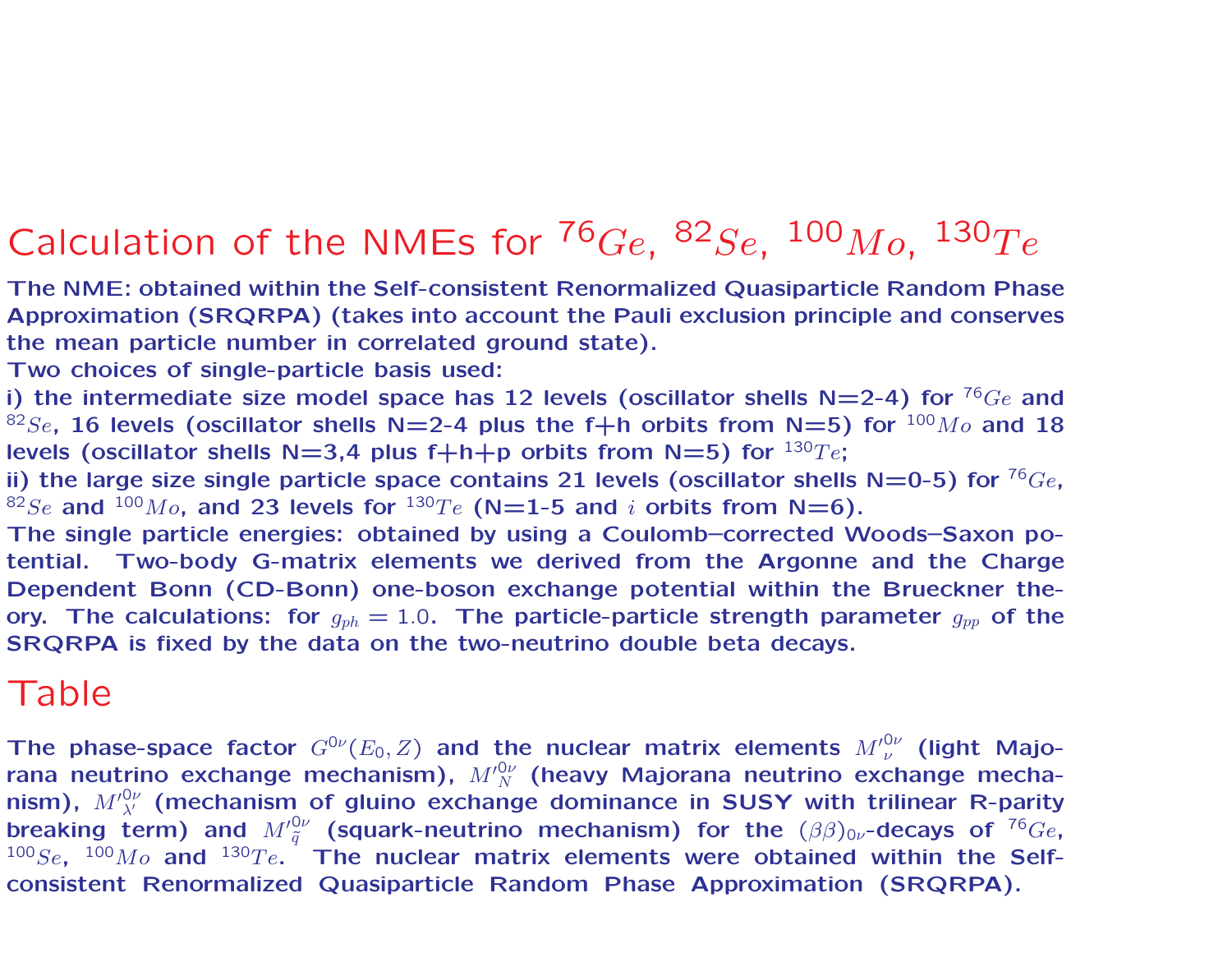| Nuclear                                                                                                       | $G^{0\nu}(E_0,Z)$     |                                                             |         |         | $ M^{\prime 0\nu}_{\;\nu}  \qquad \quad  M^{\prime 0\nu}_{\;\;N} $ |         | $ M^{\prime 0\nu}_{\ \lambda^{\prime}} $ |     | $ M'^{\mathsf{O}\nu}_{\ \widetilde q} $             |
|---------------------------------------------------------------------------------------------------------------|-----------------------|-------------------------------------------------------------|---------|---------|--------------------------------------------------------------------|---------|------------------------------------------|-----|-----------------------------------------------------|
| transition                                                                                                    | $\left[y^{-1}\right]$ |                                                             | $g_A =$ | $g_A =$ |                                                                    | $g_A =$ |                                          |     | $g_A =$                                             |
|                                                                                                               |                       | NN pot. m.s. 1.0 1.25                                       |         |         | 1.0 1.25                                                           | 1.0     | 1.25                                     | 1.0 | 1.25                                                |
| $^{76}Ge \rightarrow ^{76}Se$ 7.98 $10^{-15}$ Argonne intm. 3.85 4.75 172.2 232.8 387.3 587.2 396.1 594.3     |                       |                                                             |         |         |                                                                    |         |                                          |     | large 4.39 5.44 196.4 264.9 461.1 699.6 476.2 717.8 |
|                                                                                                               |                       | CD-Bonn intm. 4.155.11 269.4 351.1 339.7 514.6 408.1 611.7  |         |         |                                                                    |         |                                          |     |                                                     |
|                                                                                                               |                       |                                                             |         |         |                                                                    |         |                                          |     | large 4.69 5.82 317.3 411.5 392.8 595.6 482.7 727.6 |
| ${}^{82}Se$ → ${}^{82}Kr$ 3.53 10 <sup>-14</sup> Argonne intm. 3.59 4.54 164.8 225.7 374.5 574.2 379.3 577.9  |                       |                                                             |         |         |                                                                    |         |                                          |     | large 4.185.29 193.1 262.9 454.9 697.7 465.1 710.2  |
|                                                                                                               |                       | CD-Bonn intm. 3.86 4.88 258.7 340.4 328.7 503.7 390.4 594.5 |         |         |                                                                    |         |                                          |     | large 4.48 5.66 312.4 408.4 388.0 594.4 471.8 719.9 |
|                                                                                                               |                       |                                                             |         |         |                                                                    |         |                                          |     |                                                     |
| $100Mo \rightarrow 100Ru$ 5.73 $10^{-14}$ Argonne intm. 3.62 4.39 184.9 249.8 412.0 629.4 405.1 612.1         |                       |                                                             |         |         |                                                                    |         |                                          |     | large 3.91 4.79 191.8 259.8 450.4 690.3 449.0 682.6 |
|                                                                                                               |                       | CD-Bonn intm. 3.96 4.81 298.6 388.4 356.3 543.7 415.9 627.9 |         |         |                                                                    |         |                                          |     |                                                     |
|                                                                                                               |                       |                                                             |         |         |                                                                    |         |                                          |     | large 4.205.15 310.5 404.3 384.4 588.6 454.8 690.5  |
| $1^{30}Te \rightarrow$ $1^{30}Xe$ 5.54 $10^{-14}$ Argonne intm. 3.29 4.16 171.6 234.1 385.1 595.2 382.2 588.9 |                       |                                                             |         |         |                                                                    |         |                                          |     | large 3.34 4.18 176.5 239.7 405.5 626.0 403.1 620.4 |
|                                                                                                               |                       | CD-Bonn intm. 3.64 4.62 276.8 364.3 335.8 518.8 396.8 611.1 |         |         |                                                                    |         |                                          |     | large 3.74 4.70 293.8 384.5 350.1 540.3 416.3 640.7 |
|                                                                                                               |                       |                                                             |         |         |                                                                    |         |                                          |     |                                                     |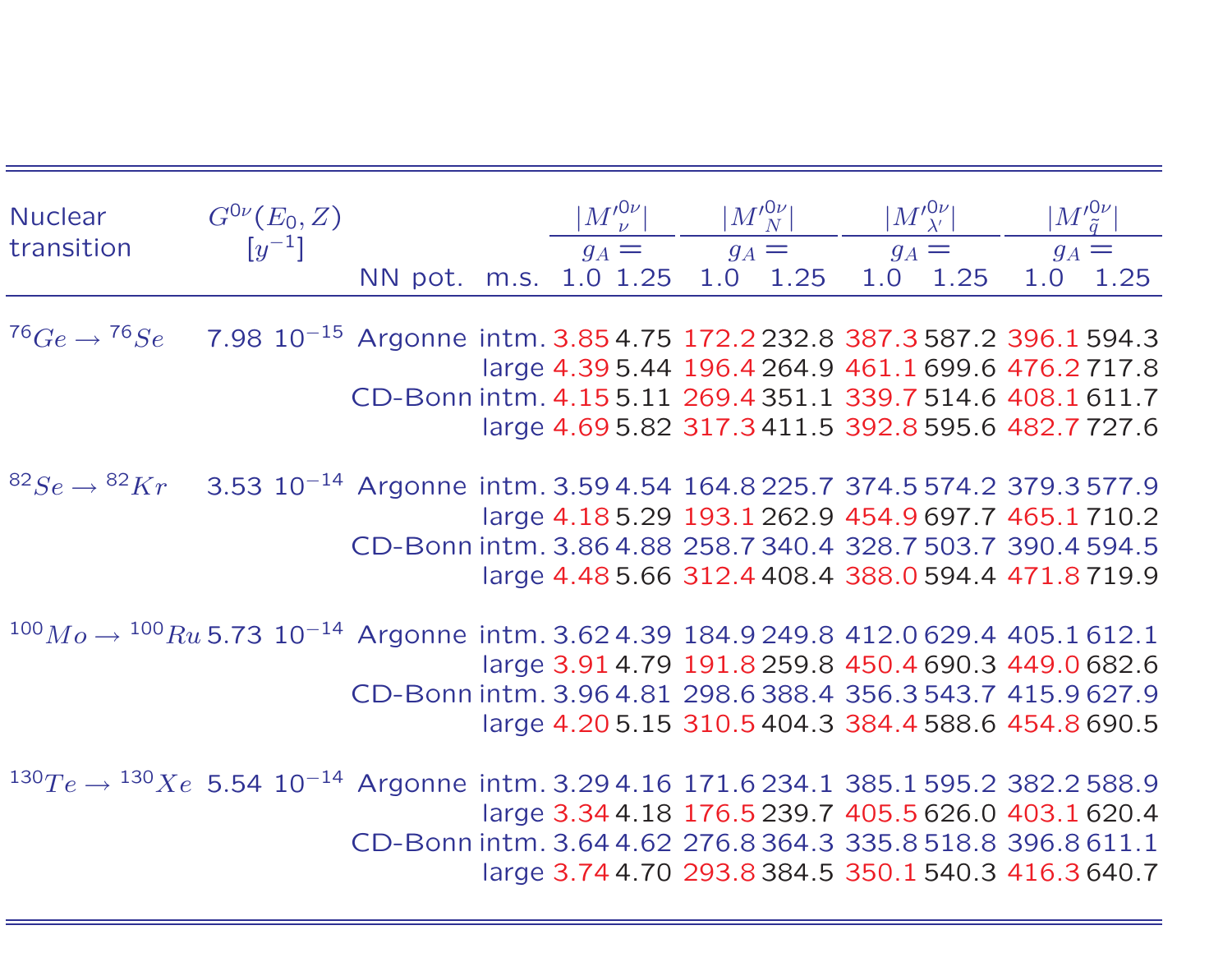# Important feature of the NMEs

For each mechanism  $\kappa$  discussed, the NMEs for the nuclei considered differ relatively little:

 $|M'_\kappa$  $\kappa i$  $- M'$  $|\mathscr{C}_{\kappa j}| << M'_{\kappa i}, M'_{\kappa j},$  typically

 $|M'_{\kappa i} {-} M'_{\kappa j}$ |  $0.5(M_{\kappa i}^{\prime} \!+\! M_{\kappa j}^{\prime})$  $\sim 0.1, \; i \neq j = ^{76}Ge, ^{82}Se, ^{100}Mo, ^{130}Te.$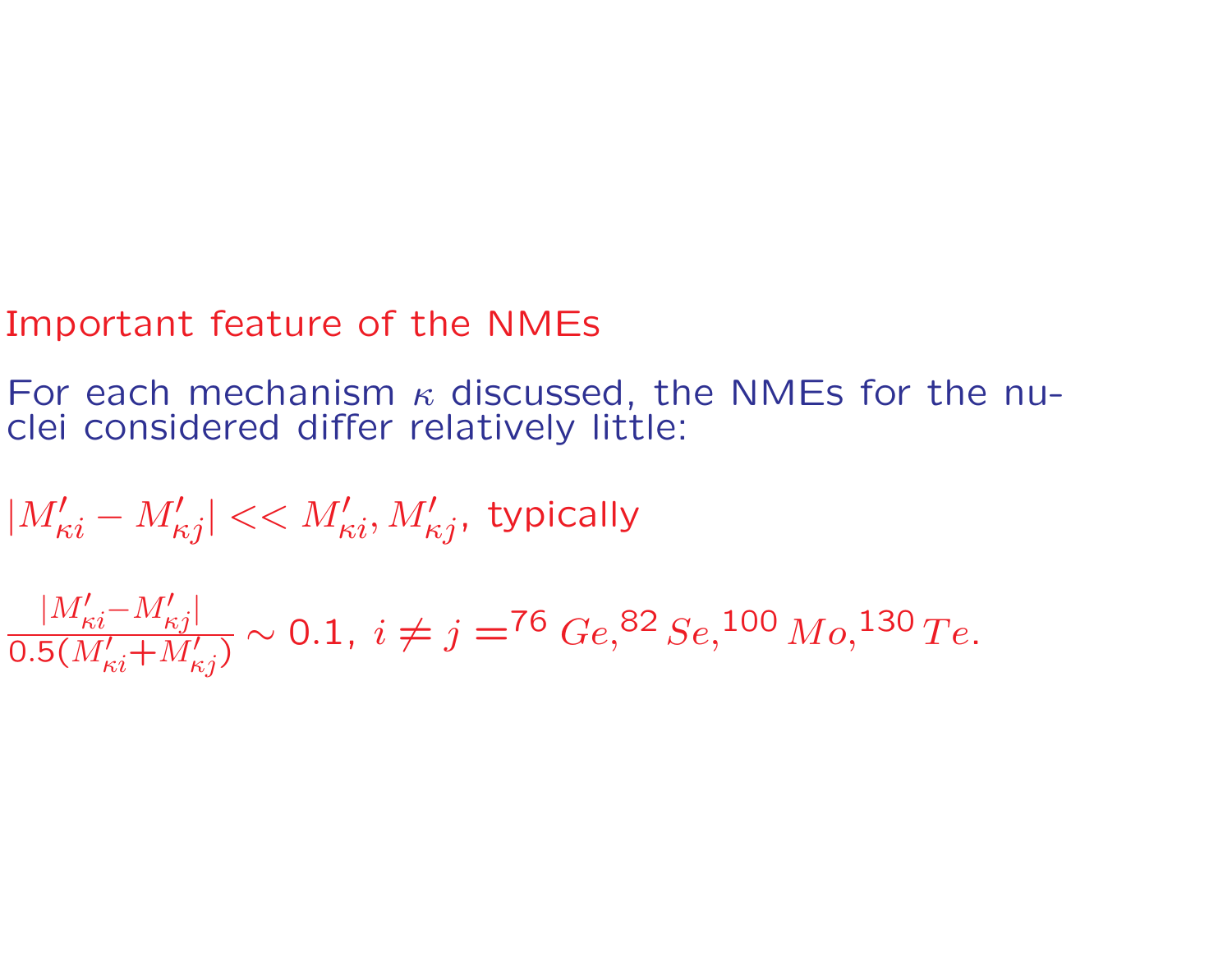# Two "Non-Interfering" Mechanisms

Example: light LH and heavy RH Majorana  $\nu$  exchanges

The corresponding LNV parameters,  $|\eta_\nu|$  and  $|\eta_R|$  from "data" on  $T_1^{\mathsf{O}\nu}$  $j_{1/2}^{\mathsf{U} \nu}$  of two nuclei:

$$
\frac{1}{T_1 G_1} = |\eta_{\nu}|^2 |M'_{1,\nu}|^2 + |\eta_R|^2 |M'_{1,N}^{0\nu}|^2,
$$
  

$$
\frac{1}{T_2 G_2} = |\eta_{\nu}|^2 |M'_{2,\nu}|^2 + |\eta_R|^2 |M'_{2,N}^{0\nu}|^2.
$$

The solutions read:

$$
|\eta_{\nu}|^2 = \frac{|M'^{0\nu}_{2,N}|^2/T_1G_1 - |M'^{0\nu}_{1,N}|^2/T_2G_2}{|M'^{0\nu}_{1,\nu}|^2|M'^{0\nu}_{2,N}|^2 - |M'^{0\nu}_{1,N}|^2|M'^{0\nu}_{2,\nu}|^2},
$$
  

$$
|\eta_R|^2 = \frac{|M'^{0\nu}_{1,\nu}|^2/T_2G_2 - |M'^{0\nu}_{2,\nu}|^2/T_1G_1}{|M'^{0\nu}_{1,\nu}|^2|M'^{0\nu}_{2,N}|^2 - |M'^{0\nu}_{1,N}|^2|M'^{0\nu}_{2,\nu}|^2}.
$$

Solutions giving  $|\eta_\nu|^2 <$  0 and/or  $|\eta_R|^2 <$  0 are unphysical. Given a pair  $(A_1,Z_1)$ ,  $(A_2,Z_2)$  of the three  $^{76}$ Ge,  $^{100}$ Mo and  $^{130}$ Te we will be considering, and  $T_1$ , and choosing (for convenience) always  $A_1 < A_2$ , positive solutions for  $|\eta_\nu|^2$  and  $|\eta_R|^2$  - possible for the following range of values of  $T_2$ :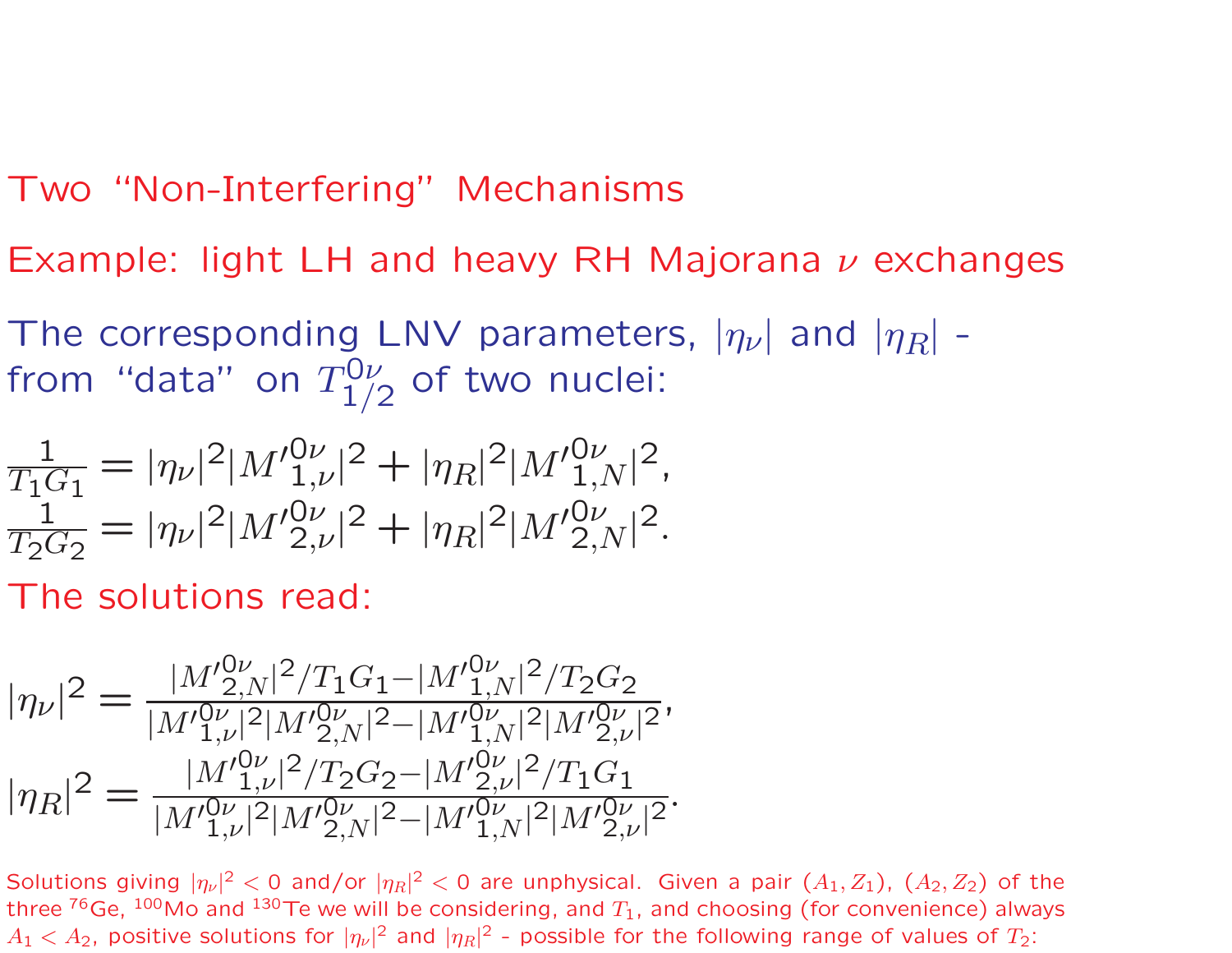# The positivity conditions

 $T_1G_1|M'^{0\nu}_{1,N}|^2$  $\frac{\Gamma^{\rm O} \Gamma^{\rm [IV-1,N]}}{G_2 |M^{\prime}{}_{2,N}^{\rm O}\gamma|^2} \leq T_2 \leq$  $T_1G_1|M'^{\mathsf{O}\nu}_{1..l}$  $1,\!\nu$ | 2  $G_2|M'^{0\nu}_{2,l}$  $2,\!\nu$ | 2  $(|{M^\prime}_{1,{\scriptscriptstyle I}}^{0\nu}$  $1,\!\nu$ |  $^{2}/|M^{\prime}_{~2,l}^{0\nu}$  $_{2,\nu}$ |  $^2 > |{M'}_{1,N}^{0\nu}|^2/|{M'}_{2,N}^{0\nu}|^2$  (from Table 1) used.)

Using  $G_{1,2}$ , and  ${M'}_{i,\nu}^{0\nu}$  $_{i,\nu}^{0\nu},\;M'{}_{i,N}^{0\nu},\;i=1,2,\;$  (Table 1, "CD-Bonn, large,  $g_A\,=\,1.25\,$   $(1.0)"$  ), we get the positivity conditions for the 3 ratios of pairs of  $T_1^{\mathsf{O}\nu}$  $1/2$ :

$$
0.15 \le \frac{T_{1/2}^{0\nu}(^{100}Mo)}{T_{1/2}^{0\nu}(^{76}Ge)} \le 0.18 (0.17),
$$
  

$$
0.17 \le \frac{T_{1/2}^{0\nu}(^{130}Te)}{T_{1/2}^{0\nu}(^{76}Ge)} \le 0.22 (0.23),
$$
  

$$
1.14 (1.16) \le \frac{T_{1/2}^{0\nu}(^{130}Te)}{T_{1/2}^{0\nu}(^{100}Mo)} \le 1.24 (1.30).
$$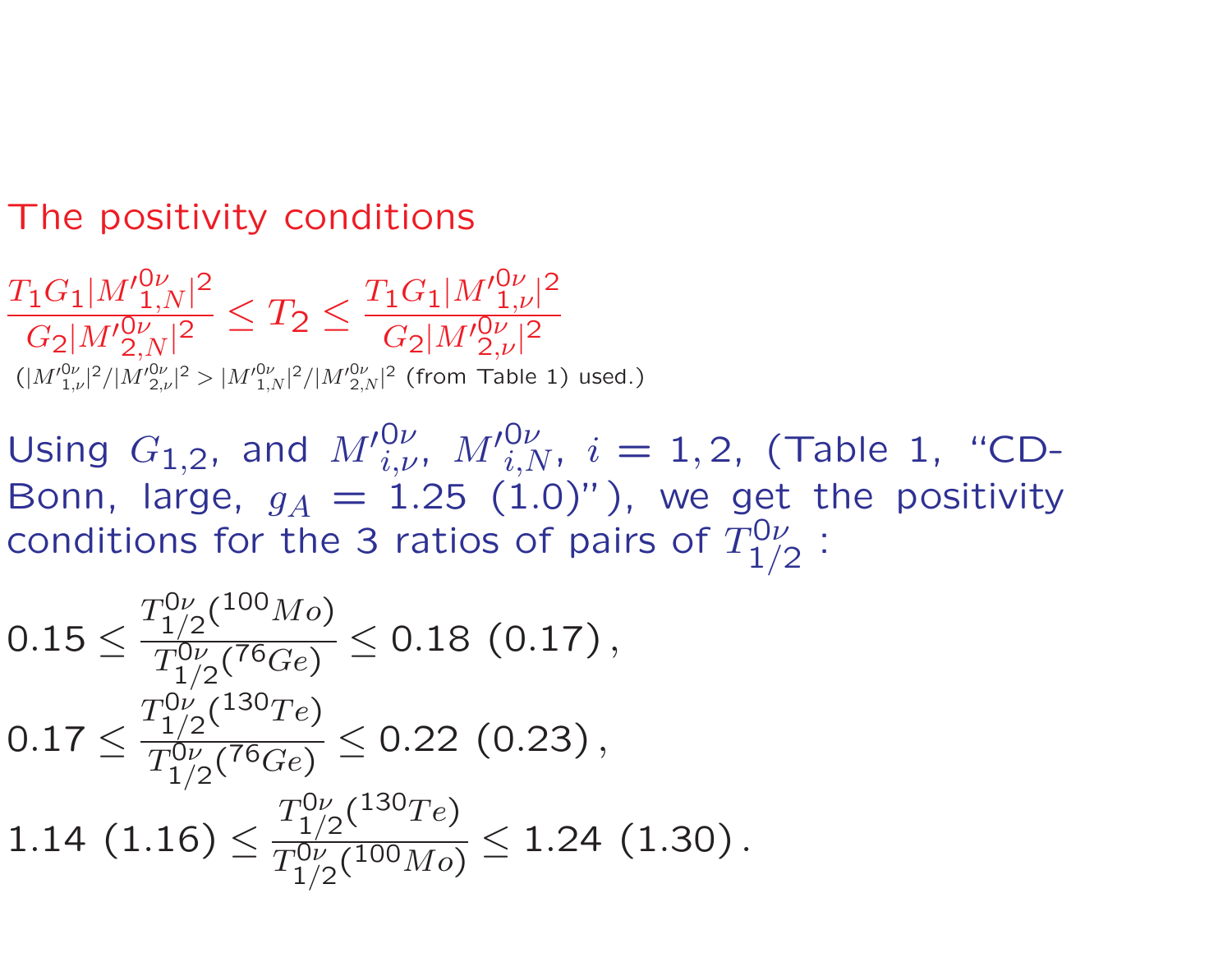Similar results with Argonne, large,  $g_A{=}1.25(1.0)$  NMEs:

$$
0.15 \le \frac{T_{1/2}^{0\nu}(^{100}Mo)}{T_{1/2}^{0\nu}(^{76}Ge)} \le 0.18,
$$
  

$$
0.18 \le \frac{T_{1/2}^{0\nu}(^{130}Te)}{T_{1/2}^{0\nu}(^{76}Ge)} \le 0.24
$$
 (0.25),  

$$
1.22 \le \frac{T_{1/2}^{0\nu}(^{130}Te)}{T_{1/2}^{0\nu}(^{130}Mo)} \le 1.36
$$
 (1.42).

The physical solutions possible only for remarkably narrow intervals of  $T_2/T_1.$  If any of the ratios is shown to lie outside the relevant intervals, the case - excluded.

Conditions for only one mechanism being active:

$$
|\eta_R|^2 = 0 : |M'_{1,\nu}^{0\nu}|^2 T_1 G_1 = |M'_{2,\nu}^{0\nu}|^2 T_2 G_2,
$$
  

$$
|\eta_{\nu}|^2 = 0 : |M'_{1,N}^{0\nu}|^2 T_1 G_1 = |M'_{2,N}^{0\nu}|^2 T_2 G_2.
$$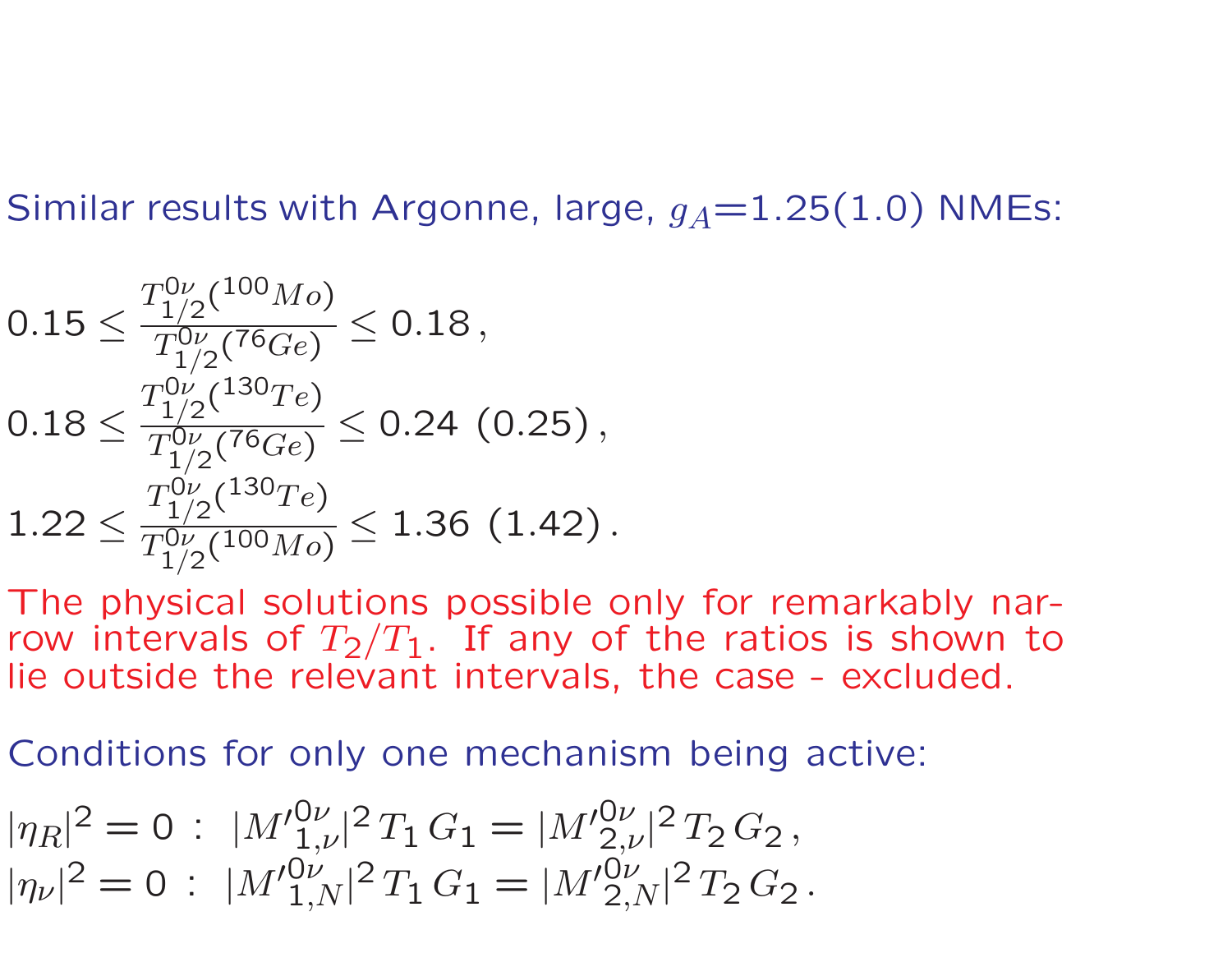### Comments.

• The feature discussed above - common to all cases of two "non-interfering" mechanisms considered.

• The indicated specific half-life intervals for the various isotopes, are stable with respect to the change of the NMEs.

• The intervals of  $T_2/T_1$  depend on the type of the two "non-interfering" mechanisms. However, the differences in the cases of the exchange of heavy Majorana neutrinos coupled to  $(V+A)$  currents and i) light Majorana neutrino exchange, or ii) the gluino exchange mechanism, or iii) the squark-neutrino exchange mechanism, are extremely small.

• One of the consequences - if it will be possible to rule out one of them as the cause of  $(\beta\beta)_{0\nu}$ -decay, most likely one will be able to rule out all three of them.

• Using the indicated difference to get information about the specific pair of "noninterfering" mechanisms possibly operative in  $(\beta\beta)_{0\nu}$ -decay requires, in the cases considered by us, an extremely high precision in the measurement of the  $(\beta\beta)_{0\nu}$ -decay half-lives of the isotopes considered. The levels of precision required seem impossible to achieve in the foreseeable future.

• If it is experimentally established that any of the indicated intervals of half-lives lies outside the interval of physical solutions of  $|\eta_\nu|^2$  and  $|\eta_R|^2$ , obtained taking into account all relevant uncertainties, one would be led to conclude that the  $(\beta\beta)_{0\nu}$ -decay is not generated by the two mechanisms considered.

• The constraints under discussion will not be valid, in general, if the  $(\beta\beta)_{0\nu}$ -decay is triggered by two "interfering" mechanisms with <sup>a</sup> non-negligible (destructive) interference term, or by more than two mechanisms none of which plays <sup>a</sup> subdominat role in  $(\beta\beta)_{0\nu}$ -decay.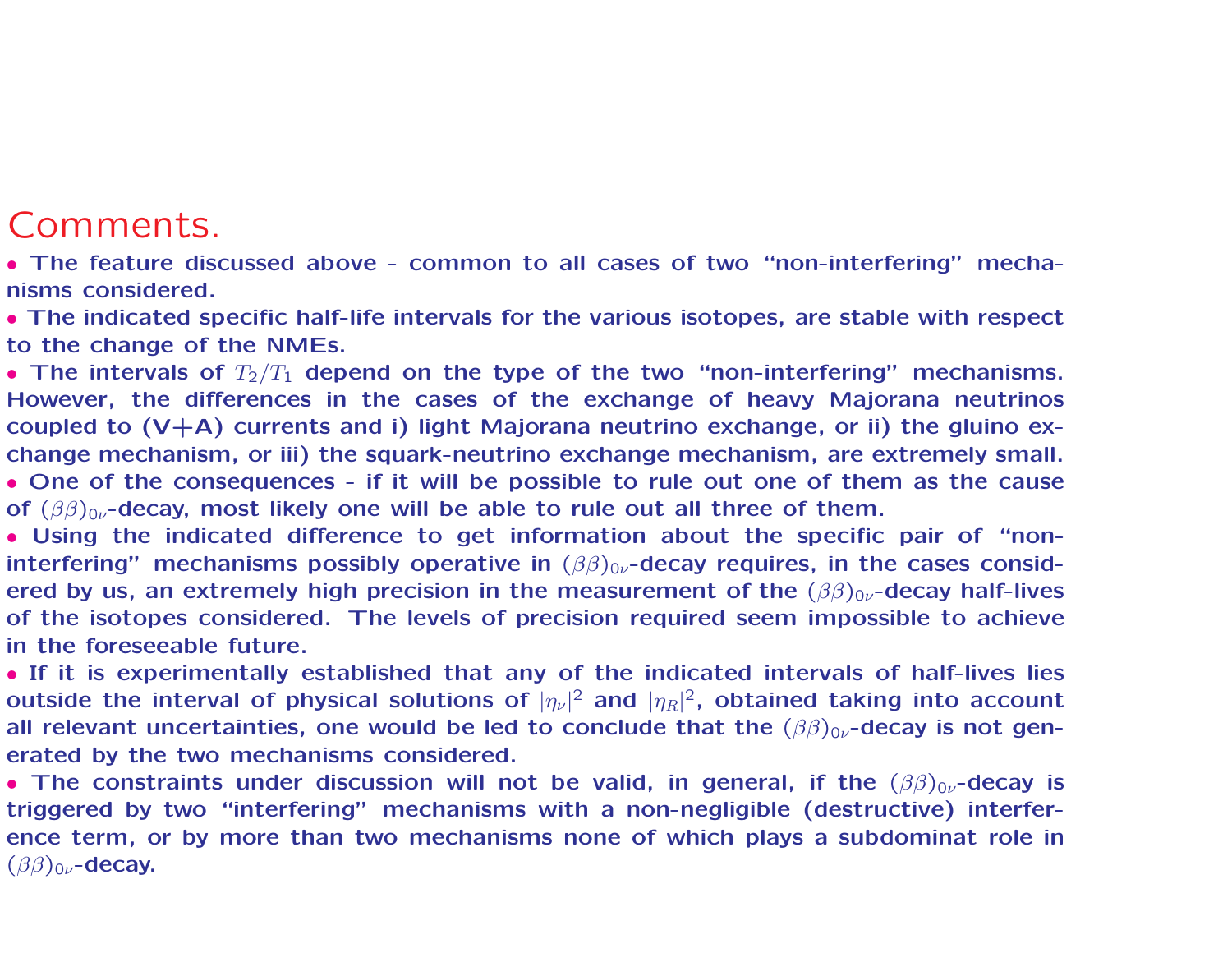The predictions for the half-life of a third nucleus  $(A_3, Z_3)$ , using as input in the system of equations for  $|\eta_\nu|^2$  and  $|\eta_R|^2$  the half-lives of two other nuclei  $(A_1, Z_1)$  and  $(A_2,Z_2)$ . The three nuclei used are <sup>76</sup>Ge,  $^{100}$ Mo and  $^{130}$ Te. The results shown are obtained for a fixed value of the half-life of  $(A_1, Z_1)$  and assuming the half-life of  $(A_2,Z_2)$  to lie in a certain specific interval. The physical solutions for  $|\eta_\nu|^2$  and  $|\eta_R|^2$ are then used to derive predictions for the half-life of the third nucleus  $(A_3, Z_3)$ . The latter are compared with the existing experimental lower limits. The results - obtained with "CD-Bonn, large,  $g_A = 1.25$ " NMEs (Table 1). One star beside the isotope pair whose half-lives are used as input indicates predicted ranges of half-lives of the nucleus  $(A_3, Z_3)$  that are not compatible with the existing lower bounds.

| Pair                                                                                                                                                                                            | $\mathsf{T}^{\mathsf{U}\nu}_{\mathsf{1}/\mathsf{2}}(A_1,Z_1)$ [yr]                                                                                                         |  |  | ${\sf T}_{1/2}^{0\nu}[A_2,Z_2][{\sf yr}]$ |  |  | Prediction on $[A_3, Z_3]$ [yr]                                                                                                                   |  |
|-------------------------------------------------------------------------------------------------------------------------------------------------------------------------------------------------|----------------------------------------------------------------------------------------------------------------------------------------------------------------------------|--|--|-------------------------------------------|--|--|---------------------------------------------------------------------------------------------------------------------------------------------------|--|
| $^{76}Ge-^{100}Mo$                                                                                                                                                                              | $\overline{\mathrm{T}}(Ge) = 2.23 \cdot 10^{25}$ 3.23 · $10^{24} \leq T(Mo) \leq 3.97 \cdot 10^{24}$ 3.68 · $10^{24} \leq T(Te) \leq 4.93 \cdot 10^{24}$                   |  |  |                                           |  |  |                                                                                                                                                   |  |
| $76 Ge - 130 Te$                                                                                                                                                                                | $\mathcal{T}(Ge) = 2.23 \cdot 10^{25}$ 3.68 $\cdot$ 10 $^{24}$ $\leq T(Te) \leq$ 4.93 $\cdot$ 10 $^{24}$ 3.23 $\cdot$ 10 $^{24}$ $\leq T(Mo) \leq$ 3.97 $\cdot$ 10 $^{24}$ |  |  |                                           |  |  |                                                                                                                                                   |  |
| $76 Ge - 100 Mo$                                                                                                                                                                                | $\Gamma(Ge) = 10^{26}$                                                                                                                                                     |  |  |                                           |  |  | $ 1.45 \cdot 10^{25} \le T(M_0) \le 1.78 \cdot 10^{25} 1.65 \cdot 10^{25} \le T(T_e) \le 2.21 \cdot 10^{25} $                                     |  |
| $76 Ge - 130 Te$                                                                                                                                                                                | $\mathsf{T}(Ge) = 10^{26}$                                                                                                                                                 |  |  |                                           |  |  | $\vert 1.65 \cdot 10^{25} \leq T(Te) \leq 2.21 \cdot 10^{25} \vert 1.45 \cdot 10^{25} \leq T(Mo) \leq 1.78 \cdot 10^{25} \vert$                   |  |
| $1^{100}Mo - 1^{30}Te + \mathcal{T}(Mo) = 5.8 \cdot 10^{23}$                                                                                                                                    |                                                                                                                                                                            |  |  |                                           |  |  | $ 6.61 \cdot 10^{23} \le T(Te) \le 7.20 \cdot 10^{23} $ 3.26 $\cdot$ 10 $^{24} \le T(Ge) \le 4.00 \cdot 10^{24} $                                 |  |
| $100M_0 - 130Te$ $\Gamma(M_0) = 4.10^{24}$                                                                                                                                                      |                                                                                                                                                                            |  |  |                                           |  |  | $\left  4.56 \cdot 10^{24} \leq T(Te) \leq 4.97 \cdot 10^{24} \right $ 2.25 $\cdot$ 10 $^{25}$ $\leq T(Ge) \leq$ 2.76 $\cdot$ $10^{25}$ $\right $ |  |
| $\vert^{100}Mo^{-130}Te\ \ \vert T(\overline{M}o)=5.8\cdot10^{24}\,\vert 6.61\cdot10^{24} \leq T(Te) \leq 7.20\cdot10^{24}\,\vert 3.26\cdot10^{25} \leq T(Ge) \leq 4.00\cdot10^{25}\,\vert$     |                                                                                                                                                                            |  |  |                                           |  |  |                                                                                                                                                   |  |
| $\vert^{100}Mo^{-130}Te\,\star\!\! \tau(\overline{T}e)=3\cdot10^{24}\;\;\;\;\;$ $\vert2.42\cdot10^{24}\leq T(Mo)\leq 2.63\cdot10^{24}\vert1.36\cdot10^{25}\leq T(Ge)\leq 1.82\cdot10^{25}\vert$ |                                                                                                                                                                            |  |  |                                           |  |  |                                                                                                                                                   |  |
| $\vert^{100}Mo^{-130}Te\ \ \vert T(\overline{T}e)=1.65\cdot10^{25}\vert1.33\cdot10^{25} \leq T(Mo) \leq 1.45\cdot10^{25}\vert7.47\cdot10^{25} \leq T(Ge) \leq 1.00\cdot10^{26}\vert$            |                                                                                                                                                                            |  |  |                                           |  |  |                                                                                                                                                   |  |
| $ ^{100}Mo-^{130}Te\;\;\; \mathsf{T}(Te)=3\cdot10^{25}\;\;\;\;\; 2.42\cdot10^{25}\leq T(Mo)\leq 2.63\cdot10^{25} 1.36\cdot10^{26}\leq T(Ge)\leq 1.82\cdot10^{26} $                              |                                                                                                                                                                            |  |  |                                           |  |  |                                                                                                                                                   |  |

"CD-Bonn, large,  $g_A = 1.0$ " NMEs: intervals change by  $\pm 5\%$ ; "Argonne, large,  $g_A = 1.25\,\, (1.0)$ " NMEs: intervals change by  $\pm 10\%$   $(\pm 14)\%$ .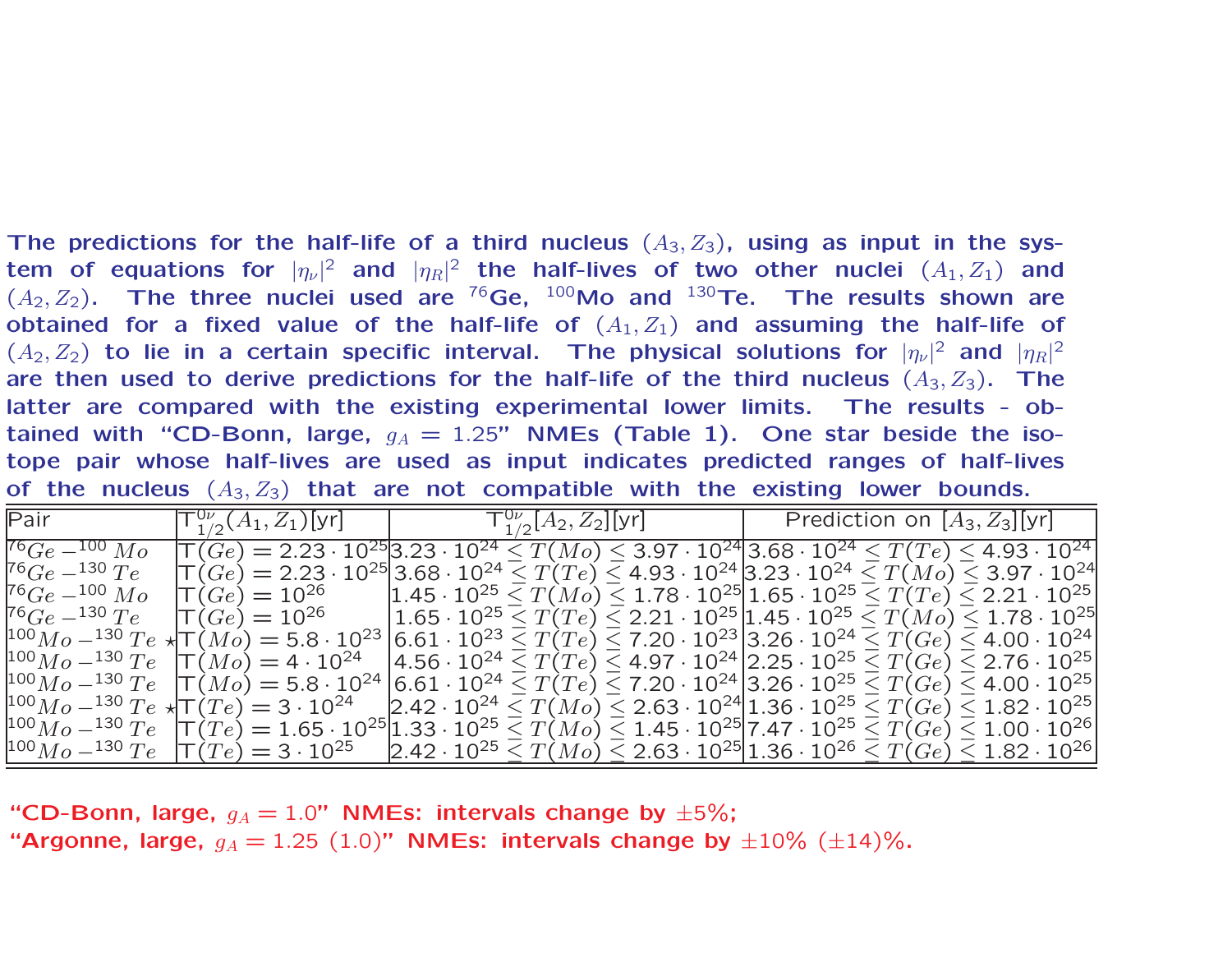

 $|\eta_{\nu}|^2$ : solid lines;  $|\eta_R|^2$ : dashed lines.

Physical solutions - between the two vertical lines; the solutions in the grey area excluded by the lower limit  $T_{1/2}^{0\nu}({}^{76}Ge) \geq 1.9 \times 10^{25}$  y.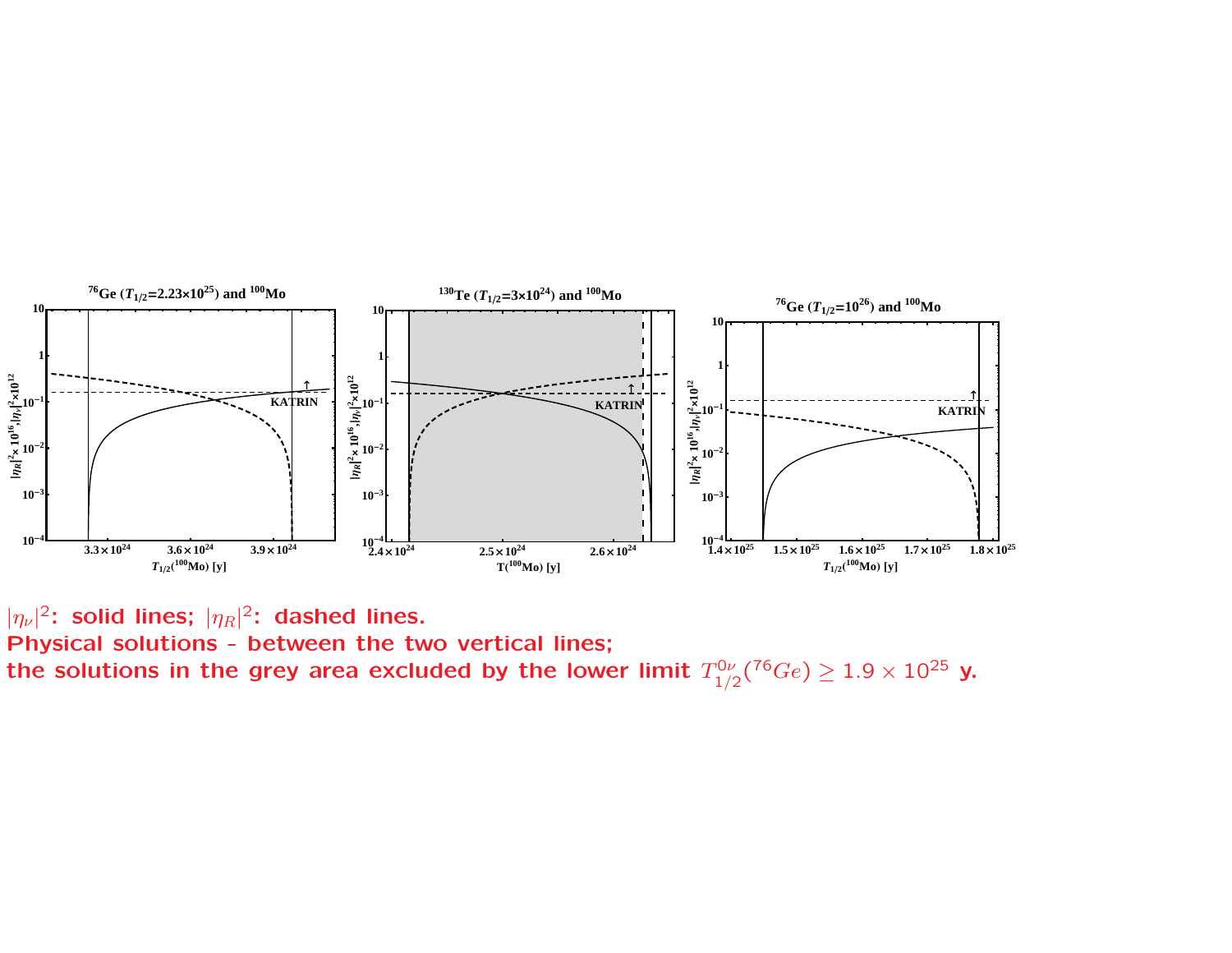

Solutions for  $|\eta_\nu|^2$  (black lines) and  $|\eta_R|^2$  (red lines), for given  $T_1 = T_{1/2}^{0\nu}({}^{76}Ge) = 2.23 \times 10^{25}$  yr and  $T_2 = T_{1/2}^{0\nu}(^{130}Te)$  and the "large basis" NMEs corresponding to: i) CD-Bonn p.,  $g_A = 1.25$  (solid lines),  $g_A = 1$  (dashed lines) (u.l. panel); ii) CD-Bonn (solid lines) and Argonne (dashed lines) p. with  $g_A = 1.25$  (u.r. panel); iii) CD-Bonn (solid lines) and Argonne (dashed lines) p. with  $g_A = 1.0$  (I.I. panel); iv) Argonne p. with  $g_A = 1.25$  (solid lines),  $g_A = 1$  (dashed lines) (I.r. panel). The physical (positive) solutions shown with solid (dashed) lines - between the two vertical solid (dashed) lines. The horizontal dashed line - the prospective KATRIN limit  $|\langle m \rangle|$  < 0.2 eV.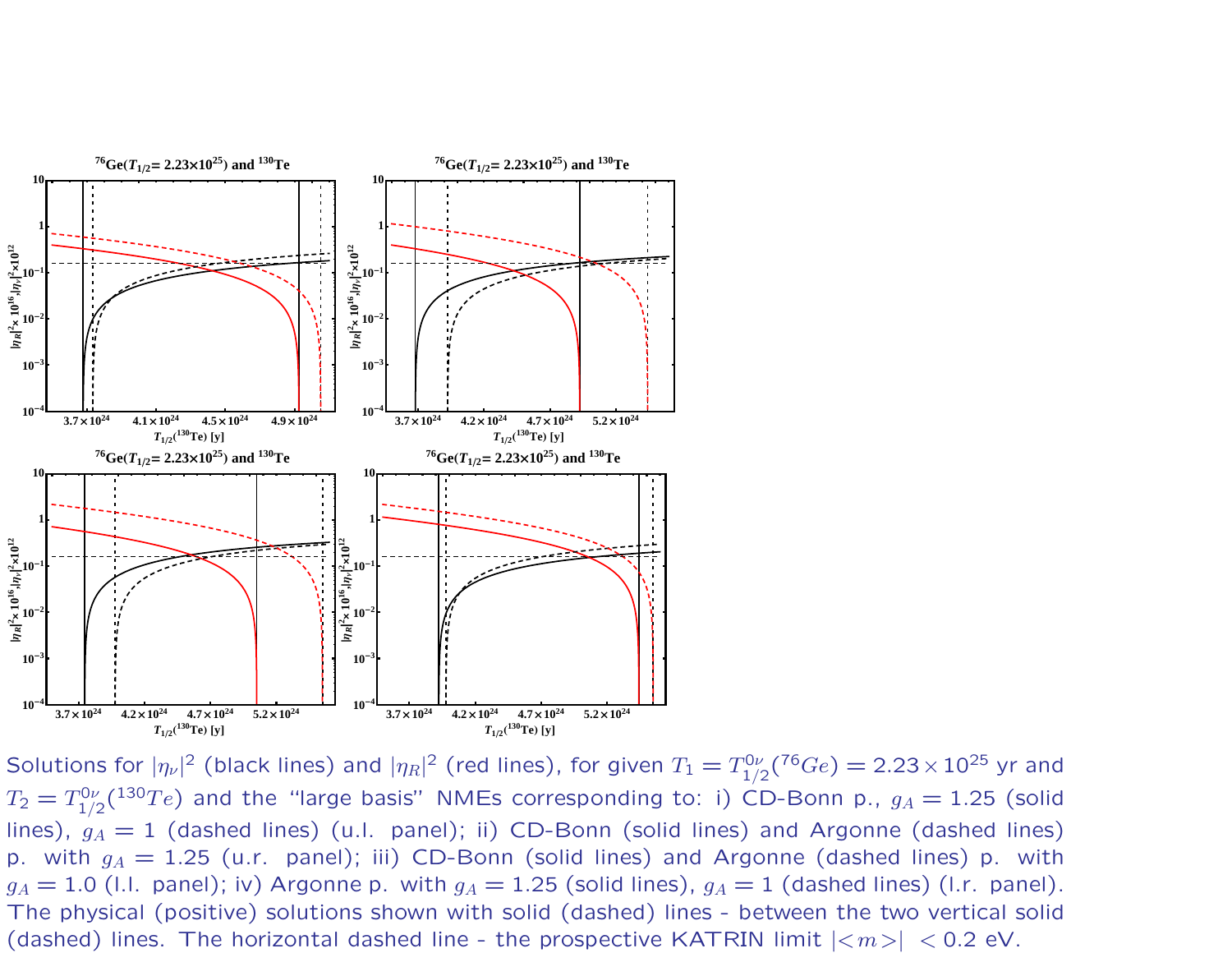# Two "Interfering" Mechanisms

- Example: light Majorana  $\nu$  and gluino exchanges
- In this case for a given  $(\beta\beta)_{0\nu}$  decaying  $(A,Z)$ ,

$$
\frac{1}{T_{1/2,i}^{0\nu}G_i^{0\nu}(E,Z)} = \frac{1}{|\eta_{\nu}|^2|M'_{i,\nu}^{0\nu}|^2 + |\eta_{\lambda'}|^2|M'_{i,\lambda'}^{0\nu}|^2 + 2\cos\alpha|M'_{i,\lambda'}^{0\nu}||M'_{i,\nu}^{0\nu}||\eta_{\nu}||\eta_{\lambda'}|}
$$
\n
$$
\alpha = \arg(\eta_{\nu}\eta_{\lambda'}^{*}) \text{ (NMEs - real)}.
$$

- The LNV parameters  $|\eta_\nu|$ ,  $|\eta_{\lambda'}|$  and  $\cos\alpha$  from "data" on  $T_1^{\mathsf{O}\nu}$  $j_{1/2}^{\prime\prime\prime}$  of three nuclei.
- The solutions read:

$$
|\eta_{\nu}|^2 = \frac{D_1}{D}, \quad |\eta_{\lambda'}|^2 = \frac{D_2}{D}, \quad z \equiv 2 \cos \alpha |\eta_{\nu}||\eta_{\lambda'}| = \frac{D_3}{D},
$$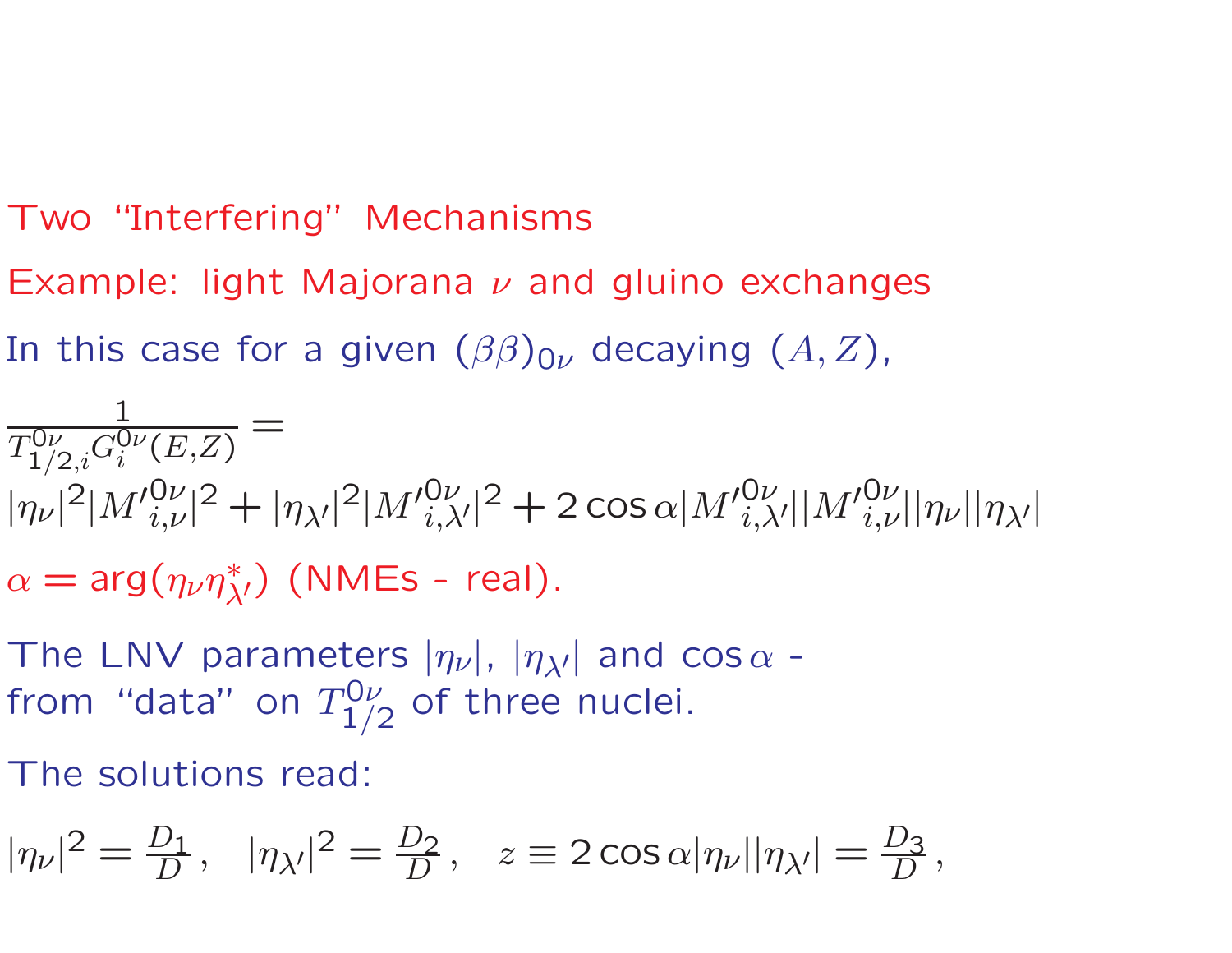$$
\mathbf{D} = \begin{vmatrix} (M'_{1,\nu}^{0\nu})^2 & (M'_{1,\lambda'}^{0\nu})^2 & M'_{1,\lambda'}^{0\nu} M'_{1,\nu}^{0\nu} \\ (M'_{2,\nu}^{0\nu})^2 & (M'_{2,\lambda'}^{0\nu})^2 & M'_{2,\lambda'}^{0\nu} M'_{2,\nu}^{0\nu} \\ (M'^{0\nu}_{3,\nu})^2 & (M'^{0\nu}_{3,\lambda'})^2 & M'_{3,\lambda'}^{0\nu} M'_{3,\nu}^{0\nu} \end{vmatrix}, \quad \mathbf{D}_1 = \begin{vmatrix} 1/T_1G_1 & (M'_{1,\lambda'}^{0\nu})^2 & M'_{1,\lambda'}^{0\nu} M'_{1,\nu}^{0\nu} \\ 1/T_2G_2 & (M'_{2,\lambda'}^{0\nu})^2 & M'_{2,\lambda'}^{0\nu} M'_{2,\nu}^{0\nu} \\ 1/T_3G_3 & (M'^{0\nu}_{3,\lambda'})^2 & M'_{3,\lambda'}^{0\nu} M'_{3,\nu}^{0\nu} \end{vmatrix}, \\ \mathbf{D}_2 = \begin{vmatrix} (M'^{0\nu})^2 & 1/T_1G_1 & M'_{1,\lambda'}M'_{1,\nu}^{0\nu} \\ (M'^{0\nu})^2 & 1/T_2G_2 & M'_{2,\lambda'}M'_{2,\nu}^{0\nu} \\ (M'^{0\nu})^2 & 1/T_3G_3 & M'_{3,\lambda'}M'_{3,\nu}^{0\nu} \end{vmatrix}, \quad \mathbf{D}_3 = \begin{vmatrix} (M'^{0\nu})^2 & (M'^{0\nu})^2 & 1/T_1G_1 \\ (M'^{0\nu})^2 & (M'^{0\nu})^2 & 1/T_2G_2 \\ (M'^{0\nu})^2 & (M'^{0\nu})^2 & 1/T_3G_3 \end{vmatrix}.
$$

Physical solutions ("positivity conditions"):

$$
|\eta_{\nu}|^2 \geq 0, \ |\eta_{\lambda'}|^2 \geq 0, \ -|\eta_{\nu}||\eta_{\lambda'}| \leq \cos \alpha |\eta_{\nu}||\eta_{\lambda'}| \leq |\eta_{\nu}||\eta_{\lambda'}|.
$$

Given (i.e. having data on)  $T_1$ ,  $T_2$   $+$  using the condition on the interference term  $z = 2 \cos \alpha |\eta_\nu||\eta_{\lambda'}|$ , determines an interval of allowed values of  $T_{3}$ .

|                                  | Ranges of half-lives $T_3$ in the case of two interfering mechanisms: |                                                                                                                                        |                                                         |  |
|----------------------------------|-----------------------------------------------------------------------|----------------------------------------------------------------------------------------------------------------------------------------|---------------------------------------------------------|--|
|                                  | the light Majorana neutrino exchange and gluino exchange dominance.   |                                                                                                                                        |                                                         |  |
| $\Gamma^{0\nu}_{1/2}$ [y](fixed) | $\int T^{0\nu}_{1/2} [y] (fixed)$                                     | $\mathbf{M} = \left\{ \begin{array}{ll} 0 & \text{if } \mathbf{M} \leq \mathbf{M} \leq \mathbf{M} \leq \mathbf{M} \end{array} \right.$ | Allowed                                                 |  |
| $T(Ge) = 2.23 \cdot 10^{25}$     |                                                                       | $T(Mo) = 5.8 \cdot 10^{24}$                                                                                                            | $5.99 \cdot 10^{24} \le T(T_e) \le 7.35 \cdot 10^{24}$  |  |
| $T(Ge) = 2.23 \cdot 10^{25}$     | $T(Te) = 3 \cdot 10^{24}$                                             |                                                                                                                                        | $2.46 \cdot 10^{24} \leq T(Mo) \leq 2.82 \cdot 10^{24}$ |  |
| $T(Ge) = 10^{26}$                |                                                                       | $T(Mo) = 5.8 \cdot 10^{24}$                                                                                                            | $6.30 \cdot 10^{24} \leq T(Te) \leq 6.94 \cdot 10^{24}$ |  |
| $T(Ge) = 10^{26}$                | $T(Te) = 3 \cdot 10^{24}$                                             |                                                                                                                                        | $2.55 \cdot 10^{24} \leq T(Mo) \leq 2.72 \cdot 10^{24}$ |  |
| $T(Ge) = 2.23 \cdot 10^{25}$     | $T(Te) = 3 \cdot 10^{25}$                                             |                                                                                                                                        | $2.14 \cdot 10^{25} \leq T(Mo) \leq 3.31 \cdot 10^{25}$ |  |
| $T(Ge) = 10^{26}$                | $T(Te) = 3 \cdot 10^{25}$                                             |                                                                                                                                        | $2.38 \cdot 10^{25} \le T(Mo) \le 2.92 \cdot 10^{25}$   |  |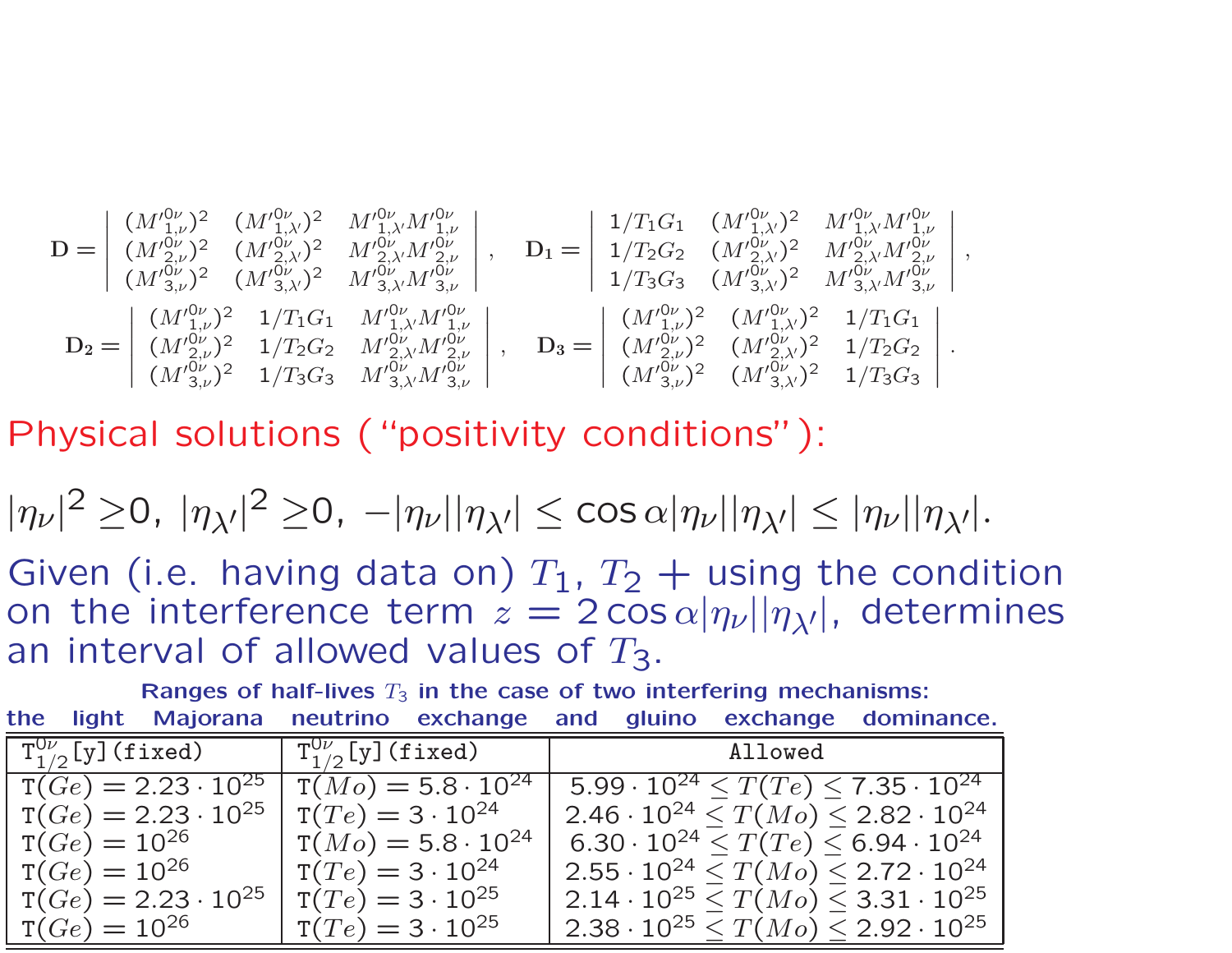| $\mathrm{T}_{1/2}^{0\nu}$ [y] (fixed) | $\mid \texttt{T}_{1/2}^{0\nu}[\texttt{y}](\texttt{fixed})$ | Allowed                                                 |
|---------------------------------------|------------------------------------------------------------|---------------------------------------------------------|
| $T(Ge) = 2.23 \cdot 10^{25}$          | $T(Mo) = 5.8 \cdot 10^{24}$                                | $3 \cdot 10^{24} \le T(Te) \le 8.62 \cdot 10^{24}$      |
| $T(Ge) = 2.23 \cdot 10^{25}$          | $T(Te) = 3 \cdot 10^{24}$                                  | $2.55 \cdot 10^{24} \leq T(Mo) \leq 6.18 \cdot 10^{24}$ |
| $T(Ge) = 2.23 \cdot 10^{25}$          | $T(Te) = 3 \cdot 10^{25}$                                  | $1.33 \cdot 10^{25} \leq T(Mo) \leq 3.88 \cdot 10^{26}$ |
| $T(Ge) = 10^{26}$                     | $T(Mo) = 5.8 \cdot 10^{24}$                                | $3.62 \cdot 10^{24} \leq T(Te) \leq 6.04 \cdot 10^{24}$ |
| $T(Ge) = 10^{26}$                     | $T(Te) = 3 \cdot 10^{24}$                                  | $3.11 \cdot 10^{24} \leq T(Mo) \leq 4.70 \cdot 10^{24}$ |
| $T(Ge) = 10^{26}$                     | $T(Te) = 3 \cdot 10^{25}$                                  | $2.15 \cdot 10^{25} \leq T(Mo) \leq 8.29 \cdot 10^{25}$ |

"CD-Bonn potential, large,  $g_A=1$ " NMEs

"Argonne potential, large,  $g_A = 1.25$ " NMEs

| $\mathrm{T}_{1/2}^{0\nu}$ [y](fixed) | $\int_1^{\Omega\nu} \Gamma^{0\nu}_{1/2} \left[ \mathrm{y} \right]$ (fixed) | Allowed                                                 |
|--------------------------------------|----------------------------------------------------------------------------|---------------------------------------------------------|
| $T(Ge) = 2.23 \cdot 10^{25}$         | $T(Mo) = 5.8 \cdot 10^{24}$                                                | $3 \cdot 10^{24} < T(Te) < 9.22 \cdot 10^{24}$          |
| $T(Ge) = 2.23 \cdot 10^{25}$         | $T(Te) = 3 \cdot 10^{24}$                                                  | $2.55 \cdot 10^{24} \leq T(Mo) \leq 7.92 \cdot 10^{24}$ |
| $T(Ge) = 2.23 \cdot 10^{25}$         | $T(Te) = 3 \cdot 10^{25}$                                                  | $1.19 \cdot 10^{25} \leq T(Mo) \leq 2.55 \cdot 10^{27}$ |
| $T(Ge) = 10^{26}$                    | $T(Mo) = 5.8 \cdot 10^{24}$                                                | $3.15 \cdot 10^{24} \leq T(Te) \leq 5.85 \cdot 10^{24}$ |
| $T(Ge) = 10^{26}$                    | $T(Te) = 3 \cdot 10^{24}$                                                  | $3.25 \cdot 10^{24} \leq T(Mo) \leq 5.49 \cdot 10^{24}$ |
| $T(Ge) = 10^{26}$                    | $T(Te) = 3 \cdot 10^{25}$                                                  | $2.08 \cdot 10^{25} \leq T(Mo) \leq 1.20 \cdot 10^{26}$ |

"Argonne Potential, large,  $g_A = 1$ " NME

| $T_{1/2}^{0\nu}$ [y] (fixed)                                 | $\mathrm{T}_{1/2}^{0\nu}[\mathrm{y}]$ (fixed)          | Allowed                                                                                                            |
|--------------------------------------------------------------|--------------------------------------------------------|--------------------------------------------------------------------------------------------------------------------|
| $T(Ge) = 2.23 \cdot 10^{25}$                                 | $T(Mo) = 5.8 \cdot 10^{24}$                            | $3 \cdot 10^{24} \le T(Te) \le 1.11 \cdot 10^{25}$                                                                 |
| $T(Ge) = 2.23 \cdot 10^{25}$<br>$T(Ge) = 2.23 \cdot 10^{25}$ | $T(Te) = 3 \cdot 10^{24}$<br>$T(Te) = 3 \cdot 10^{25}$ | $2.63 \cdot 10^{24} \leq T(Mo) \leq 2.04 \cdot 10^{25}$<br>$9.19 \cdot 10^{24} \leq T(Mo) \leq 2.36 \cdot 10^{26}$ |
| $T(Ge) = 10^{26}$                                            | $T(Mo) = 5.8 \cdot 10^{24}$                            | $3\cdot 10^{24} \leq T(Te) \leq 5.07\cdot 10^{24}$                                                                 |
| $T(Ge) = 10^{26}$                                            | $T(Te) = 3 \cdot 10^{24}$                              | $3.82 \cdot 10^{24} \le T(Mo) \le 9.44 \cdot 10^{24}$                                                              |
| $T(Ge) = 10^{26}$                                            | $T(Te) = 3 \cdot 10^{25}$                              | $1.96 \cdot 10^{25} \leq T(Mo) \leq 6.54 \cdot 10^{26}$                                                            |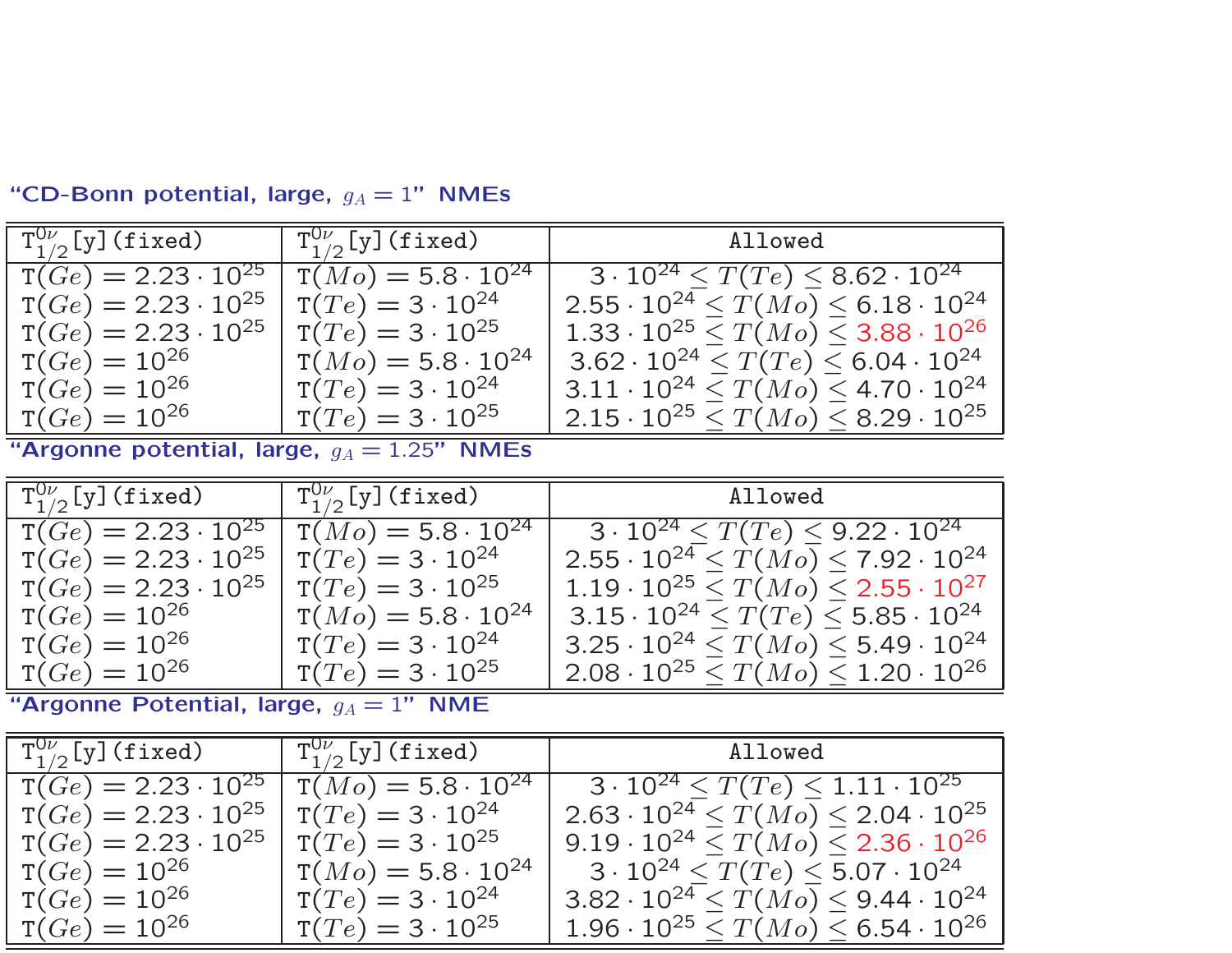

 $|\eta_\nu|^2 \times 10^{10}$  : solid lines;  $|\eta_{\lambda'}|^2 \times 10^{14}$ : dashed lines. All solutions:  $\cos \alpha \cong -1$ . Allowed regions (physical solutions) - white areas; the solutions in the grey (blue) areas - excluded. The horizontal solid (dashed) line - the Moscow-Mainz limit  $|<sub>m</sub>>|<sub>2.3</sub>$  eV (the prospective KATRIN limit  $|\langle m \rangle|$  < 0.2 eV).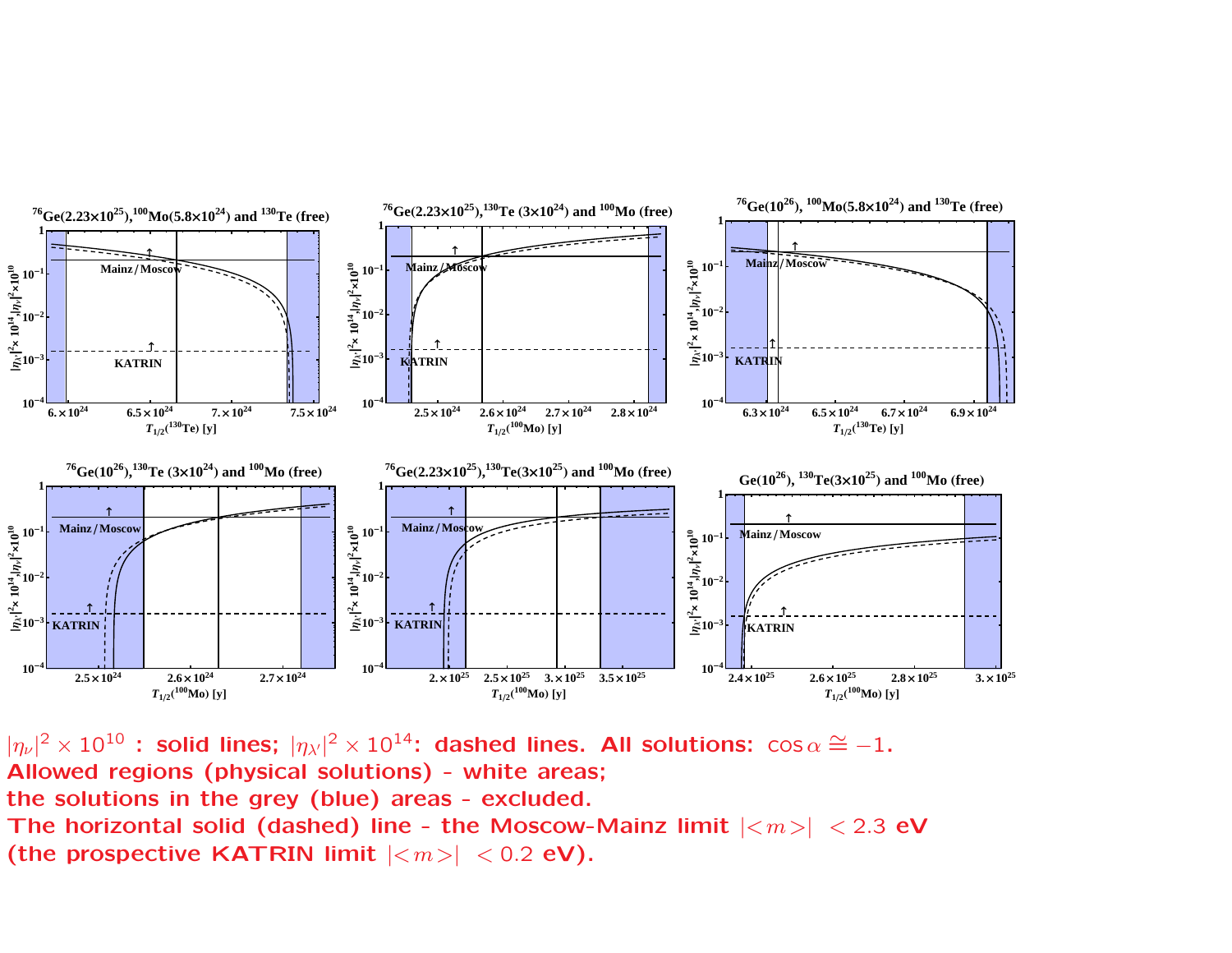

**A** case of constructive interference:  $\cos \alpha > 0$ .  $|\eta_\nu|^2 \times 10^{10}$  (solid line),  $|\eta_{\lambda'}|^2 \times 10^{14}$  (dashed line) and  $z\times 10^{12}=2\cos\alpha|\eta_\nu||\eta_{\lambda'}|\times 10^{12}$  (dot-dashed line).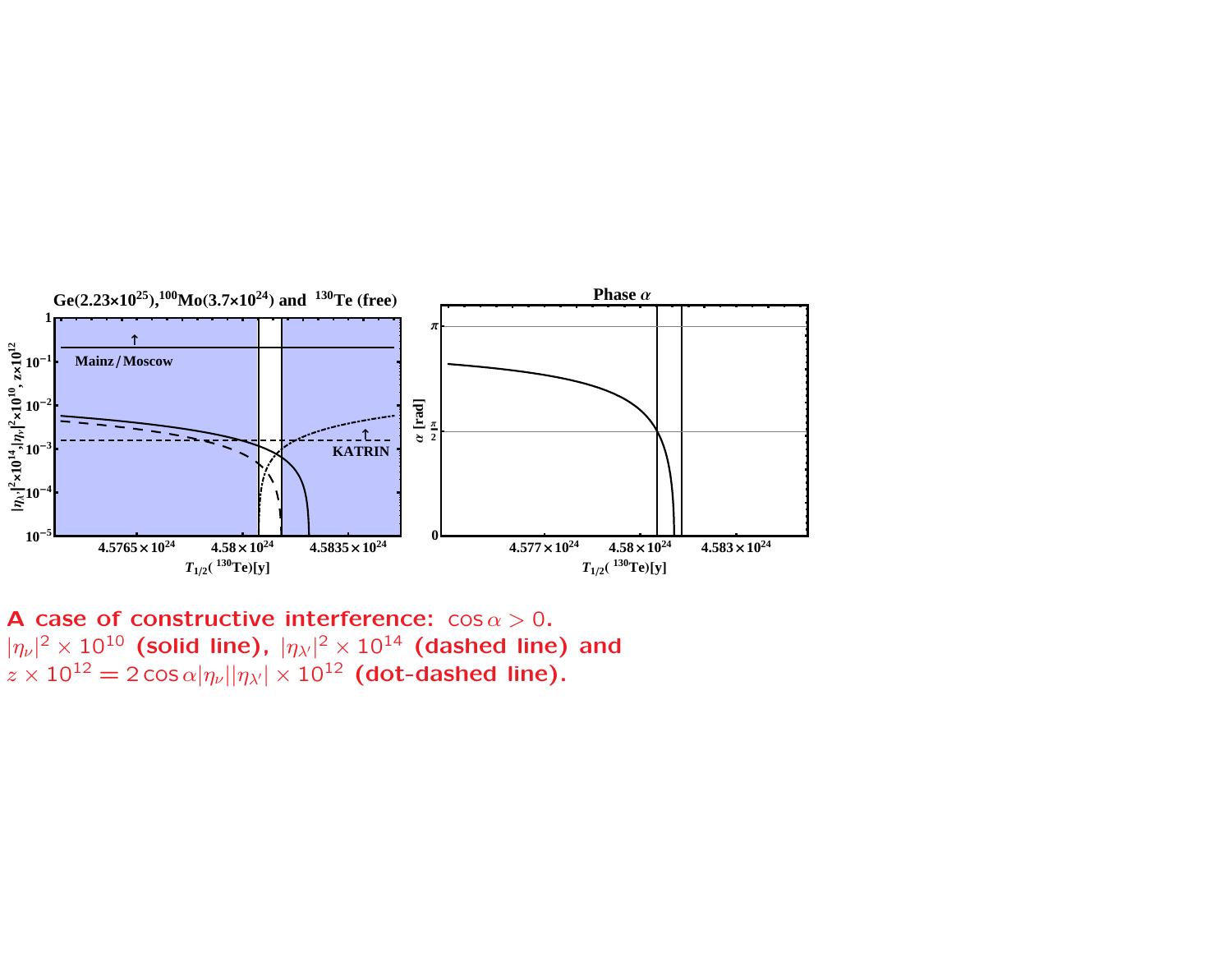Conditions for  $|\eta_{\nu}|^2 > 0$ ,  $|\eta_{\lambda'}|^2 > 0$  and  $z = 0$  (no int.), or  $z > 0$  (constructive int.), or  $z < 0$  (distructive int.).

The general conditions were derived. Below the conditions for "CD-Bonn, large,  $g_a = 1.24$ " NMEs.

Given  $T_1$ ,  $|\eta_{\nu}|^2 > 0$ ,  $|\eta_{\lambda'}|^2 > 0$ ,  $z > 0$ :

$$
z > 0 : \begin{cases} 0.14 \, T_1 < T_2 \leq 0.16 \, T_1 \,, \\ 0.16 \, T_1 < T_2 < 0.18 \, T_1 \,, \\ 0.16 \, T_1 < T_2 < 0.18 \, T_1 \,, \end{cases} \quad \frac{4.44 \, T_1 \, T_2}{3.74 \, T_1 - 0.93 \, T_2} \leq T_3 \leq \frac{2.10 \, T_1 \, T_2}{4.10 \, T_1 \, T_2} \cdot \frac{4.10 \, T_1 \, T_2}{4.10 \, T_1 \, T_2} \, \frac{1}{10 \, T_1 \, T_2} \, \frac{1}{10 \, T_2} \, \frac{1}{10 \, T_1 \, T_2} \, \frac{1}{10 \, T_1 \, T_2} \, \frac{1}{10 \, T_1 \, T_2} \, \frac{1}{10 \, T_1 \, T_2} \, \frac{1}{10 \, T_1 \, T_2} \, \frac{1}{10 \, T_1 \, T_2} \, \frac{1}{10 \, T_1 \, T_2} \, \frac{1}{10 \, T_1 \, T_2} \, \frac{1}{10 \, T_1 \, T_2} \, \frac{1}{10 \, T_1 \, T_2} \, \frac{1}{10 \, T_1 \, T_2} \, \frac{1}{10 \, T_1 \, T_2} \, \frac{1}{10 \, T_1 \, T_2} \, \frac{1}{10 \, T_1 \, T_2} \, \frac{1}{10 \, T_1 \, T_2} \, \frac{1}{10 \, T_1 \, T_2} \, \frac{1}{10 \, T_1 \, T_2} \, \frac{1}{10 \, T_1 \, T_2} \, \frac{1}{10 \, T_1 \, T_2} \, \frac{1}{10 \, T_1 \, T_2} \, \frac{1}{10 \, T_1 \, T_2} \, \frac{1}{10 \, T_1 \, T_2} \, \frac{1}{10 \, T_1 \, T_2} \, \frac{1}{10 \, T_1 \, T_2} \, \frac{1}{10 \, T_1 \,
$$

Given  $T_1$ ,  $z > 0$  only if  $T_2$  lies in a relatively narrow interval and  $T_3$  has a value in extremely narrow intervals; a consequence of the values of  $G_i$  and of the NMEs used: for the 3 nuclei considered,  $|M_i - M_j| << M_i, M_j, |\Lambda_i - \Lambda_j| << \Lambda_i, \Lambda_j, i \neq j = 1, 2, 3$ , and typically  $|M_i - M_j|/(0.5(M_i + M_j)) \sim 10^{-1}$ ,  $|\Lambda_i - \Lambda_j|/(0.5(\Lambda_i + \Lambda_j)) \sim (10^{-2} - 10^{-1})$ ,  $M_i \equiv M_{i\ \nu}^{0\nu}$ ,  $\Lambda_i \equiv M_{i\ \lambda'}^{0\nu}$ ,  $i = 76 \ Ge, 100 \ Mo, 130 \ Te.$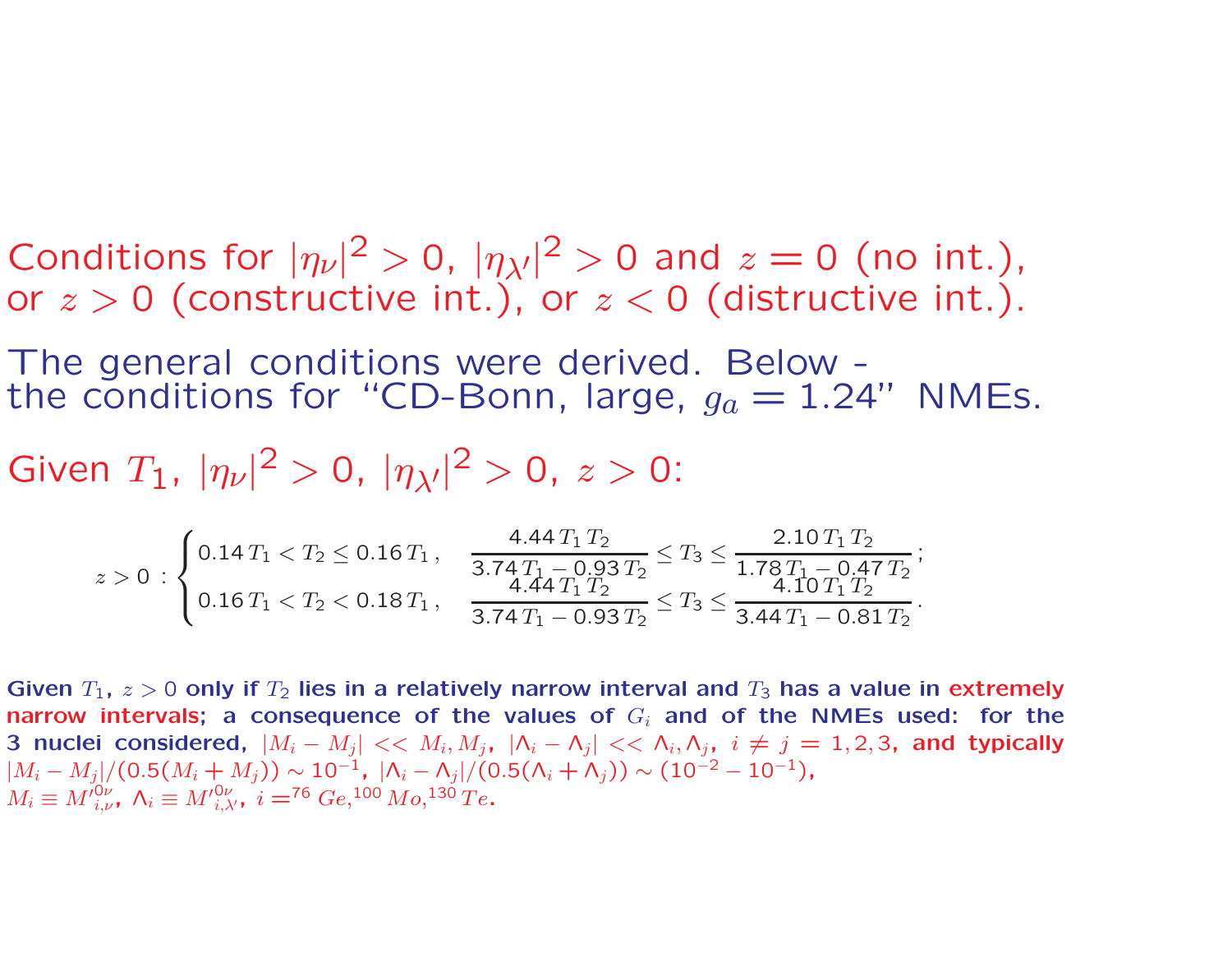Given  $T_1$ ,  $|\eta_{\nu}|^2 > 0$ ,  $|\eta_{\lambda'}|^2 > 0$ ,  $z < 0$ :

$$
z < 0: \begin{cases} T_2 \leq 0.14 \, T_1, & T_3 \leq \frac{2.10 \, T_1 \, T_2}{1.78 \, T_1 - 0.47 \, T_2}; \\ 0.14 \, T_1 < T_2 \leq 0.18 \, T_1, & T_3 \leq \frac{4.44 \, T_1 \, T_2}{3.74 \, T_1 - 0.93 \, T_2}; \\ 0.18 \, T_1 < T_2 < 4.23 \, T_1, & T_3 \leq \frac{4.10 \, T_1 \, T_2}{3.44 \, T_1 - 0.81 \, T_2}; \\ T_2 \geq 4.23 \, T_1 & T_3 > 0. \end{cases}
$$

The intervals of values of  $T_2$  and  $T_3$  - very different from those corresponding to the cases of two "non-interfering" mechanisms (the only exception - the second set of intervals which partially overlap with the latter).

This difference can allow to discriminate experimentally between the two possibilities of  $(\beta\beta)_{0\nu}$ -decay being triggered by two "non-interfering" mechanisms or by two "destructively interfering" mechanisms.

Given 
$$
T_1
$$
,  $|\eta_{\nu}|^2 = 0$ ,  $|\eta_{\lambda\prime}|^2 > 0$  ( $z = 0$ ):  
\n $T_2 = 0.14T_1$ ,  $T_3 = \frac{2.10T_1T_2}{1.78T_1 - 0.47T_2} \approx 0.18T_1$ .  
\nGiven  $T_1$ ,  $|\eta_{\nu}|^2 > 0$ ,  $|\eta_{\lambda\prime}|^2 = 0$  ( $z = 0$ ):  
\n $T_2 = 0.18T_1$ ,  $T_3 = \frac{4.10T_1T_2}{3.44T_1 - 0.81T_2} \approx 0.22T_1$ .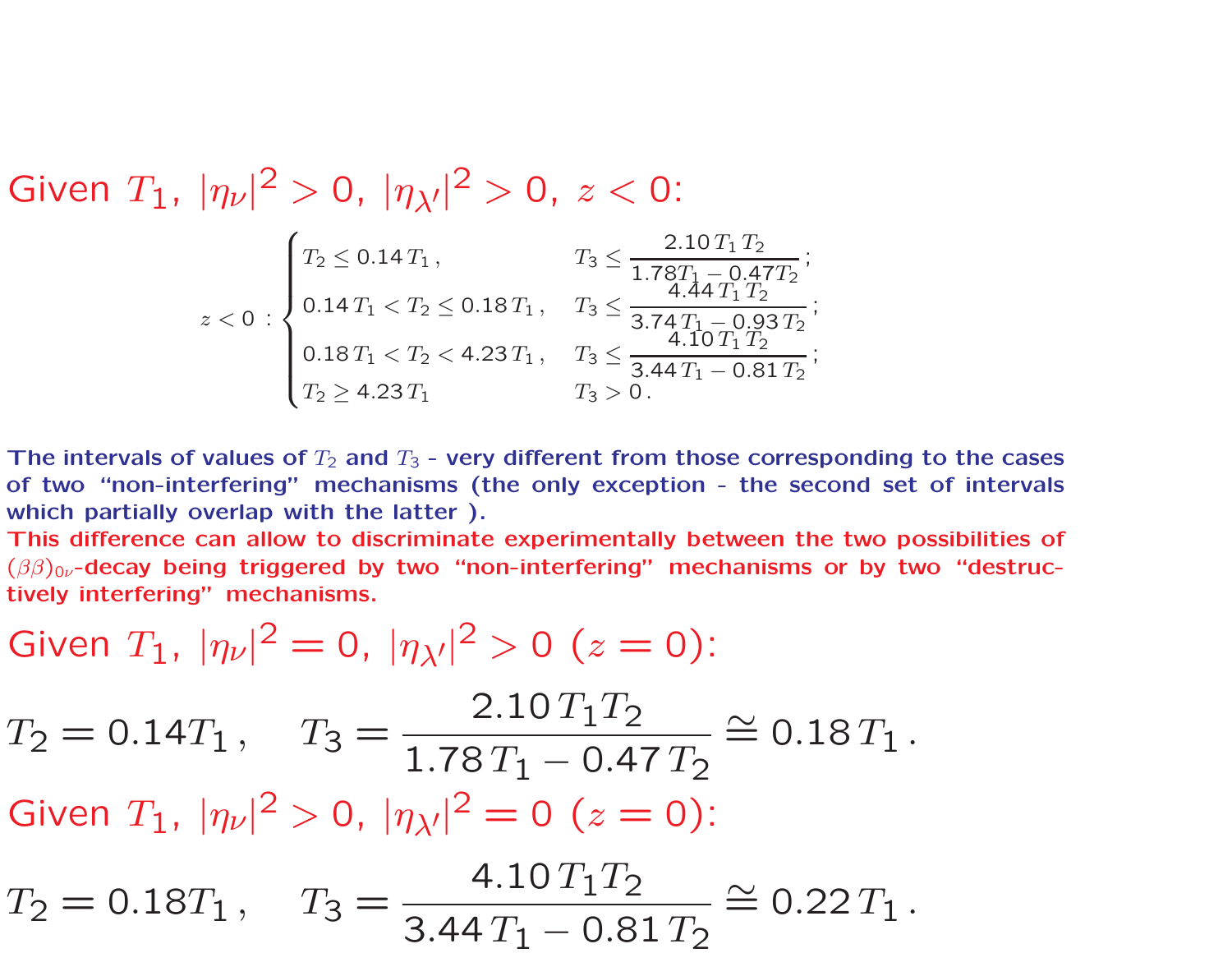- Additional consequence of "positivity" and "interference" conditions.
- Given  $T^{0\nu}_{1\nu}$  $_{1/2}^{\cdot 0\nu}$  of one isotope, say of  $^{76}Ge$   $(T_1)$   $+$  an experimental lower bound on the  $T^{0\nu}_{1\nu}$  $_{1/2}^{\rm{U}\nu}$  of a 2nd isotope, e.g., of  $^{130}Te$   $(T_3)$ , the conditions imply a constraint on the  $T^{0\nu}_{1}$  $_{1/2}^{10\nu}$  of any 3rd isotope, say of  $^{100}Mo$   $(T_2).$
- The constraint depends noticeably on the type of the two "interfering" mechanisms generating the  $(\beta\beta)_{0\nu}$ -decay and can be used, in principle, to discriminate between the different possible pairs of "interfering" mechanisms.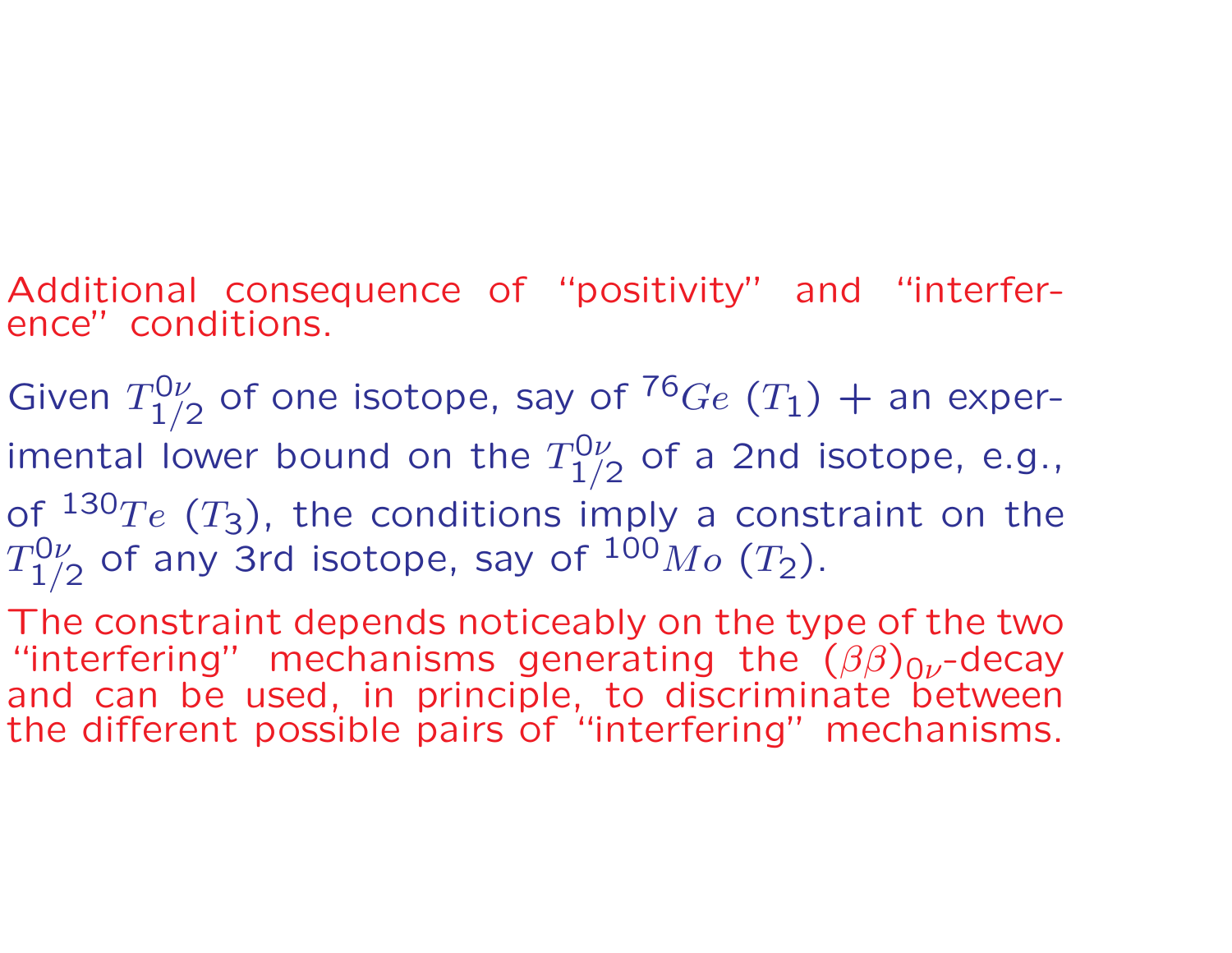Example:  $T_1 = 2.23 \times 10^{25}$  y (<sup>76</sup>Ge),  $T_3 > 3.0 \times 10^{24}$ y ( $^{130}Te$ ), constraint on  $T_2$  ( $^{100}Mo$ ); "CD-bonn (Argonne), large,  $g_A = 1.25$ " NMEs used.

Light Neutrino and gluino exchange mechanisms:

$$
T_2 \equiv T_{1/2}^{0\nu}({}^{100}Mo) > 2.46~(2.47) \times 10^{24}~\text{y}.
$$

(Increasing the value of  $T_{1/2}^{0\nu}({}^{76}Ge)$  leads to the increasing of the value of the lower limit.)

Light Neutrino and LH Heavy neutrino exchanges:

$$
T^{0\nu}_{1/2}(^{100}Mo) > 2.78 \,\, (2.68) \times 10^{24} \,\, \rm{y}.
$$

(The value of the lower limit increases with the increasing of the value of  $T_{1/2}^{0\nu}({}^{76}Ge)$ .)

Squarks-neutrino and gluino exchange mechanisms:

$$
T_{1/2}^{0\nu}(^{100}Mo) > 7.92~(22.1) \times 10^{23}~\mathrm{y}.
$$

( For larger values of  $T_{1/2}^{0\nu}$  ( $76 Ge$ ), this lower bound assumes larger values.)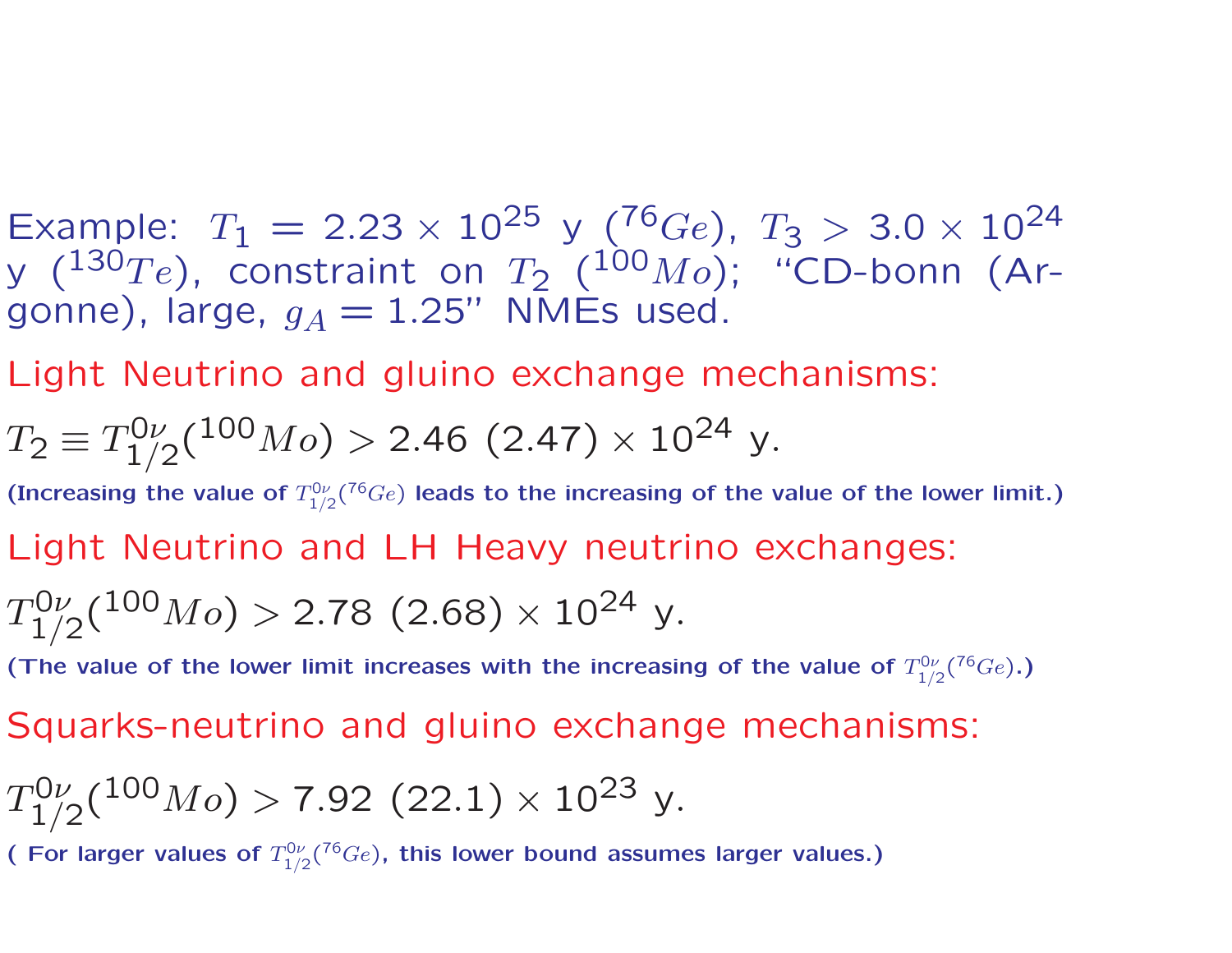### LH Heavy neutrino and gluino exchange mechanisms:

$$
1.36 \times 10^{24} \text{ y} < T_{1/2}^{0\nu}({}^{100}Mo) < 3.42 \times 10^{24} \text{ y}.
$$

Increasing the value of  $T^{0\nu}_{1/2}({}^{76}Ge)$  leads to a shift of the interval to larger values; for a sufficiently large  $T^{0\nu}_{1/2}({}^{76}Ge)>10^{26}$  y - only a lower bound on  $T^{0\nu}_{1/2}({}^{100}Mo).$  Using the NMEs derived with the Argonne potential - only a lower bound:  $T^{0\nu}_{1/2}({}^{100}Mo) > 5.97 \times 10^{23}$  y. The difference between the results obtained with the two sets of NMEs can be traced to fact that the determinant  $D$ , calculated with the second set of NMEs, has opposite sign to that, calculated with the first set of NMEs. As <sup>a</sup> consequence, the dependence of the physical solutions for  $|\eta^L_{\lambda}\rangle$  $\frac{L}{N}|^2$  and  $|\eta_{\lambda'}|^2$  on  $T_1$ ,  $T_2$  and  $T_3$  in the two cases of NMEs is very | different.

The constraints thus obtained can be used, e.g., to exclude some of the possible cases of two "interfering" mechanisms inducing the  $(\beta\beta)_{0\nu}$ -decay: if, e.g., it is confirmed that  $T^{0\nu}_{1/2}({}^{76}Ge)\,=\,2.23\times 10^{25}$  y, and in addition it is established that  $T^{0\nu}_{1/2}({}^{100}Mo)\,\leq\,10^{24}$  y, that combined with the experimental lower limit on  $T^{0\nu}_{1/2}({}^{130}Te)$  would rule out i) the light neutrino and gluino exchanges, and ii) the light neutrino and LH heavy neutrino exchanges, as possible mechanisms generating the  $(\beta\beta)_{0\nu}$ -decay.